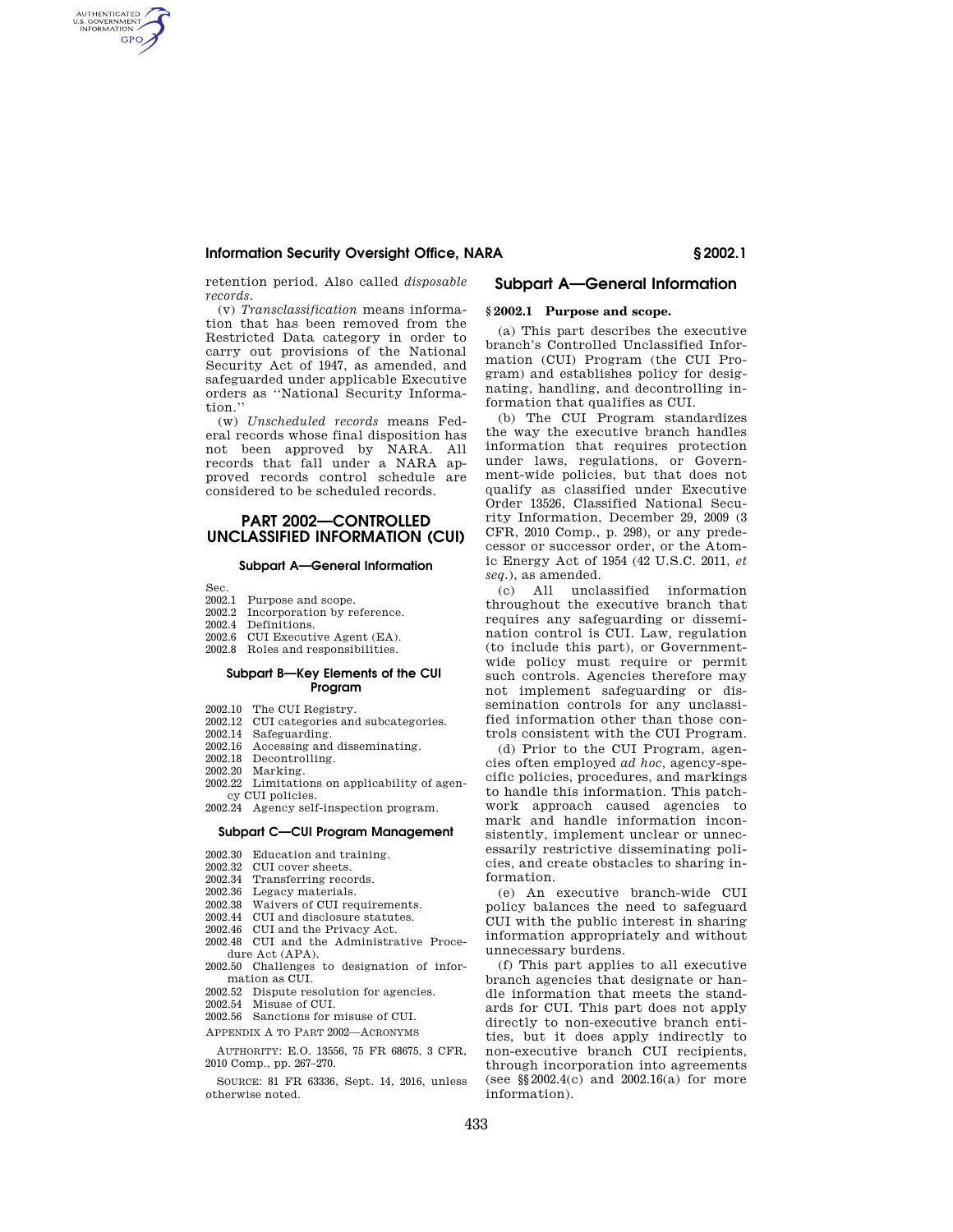**§ 2002.2 32 CFR Ch. XX (7–1–21 Edition)** 

(g) This part rescinds Controlled Unclassified Information (CUI) Office Notice 2011–01: Initial Implementation Guidance for Executive Order 13556 (June 9, 2011).

(h) This part creates no right or benefit, substantive or procedural, enforceable by law or in equity by any party against the United States, its departments, agencies, or entities, its officers, employees, or agents, or any other person.

(i) This part, which contains the CUI Executive Agent (EA)'s control policy, overrides agency-specific or *ad hoc* requirements when they conflict. This part does not alter, limit, or supersede a requirement stated in laws, regulations, or Government-wide policies or impede the statutory authority of agency heads.

#### **§ 2002.2 Incorporation by reference.**

(a) NARA incorporates certain material by reference into this part with the approval of the Director of the Federal Register under 5 U.S.C. 552(a) and 1 CFR part 51. To enforce any edition other than that specified in this section, NARA must publish notice of change in the FEDERAL REGISTER and the material must be available to the public. You may inspect all approved material incorporated by reference at NARA's textual research room, located at National Archives and Records Administration; 8601 Adelphi Road; Room 2000; College Park, MD 20740–6001. To arrange to inspect this approved material at NARA, contact NARA's Regulation Comments Desk (Strategy and Performance Division (SP)) by email at *regulation*\_*comments@nara.gov* or by telephone at 301.837.3151. All approved material is available from the sources listed below. You may also inspect approved material at the Office of the Federal Register (OFR). For information on the availability of this material at the OFR, call 202–741–6030 or go to *http://www.archives.gov/federal*\_*register/code*\_*of*\_*federal*\_*regulations/ ibr*\_*locations.html.* 

(b) The National Institute of Standards and Technology (NIST), by mail at 100 Bureau Drive, Stop 1070; Gaithersburg, MD 20899–1070, by email at *inquiries@nist.gov,* by phone at (301) 975– NIST (6478) or Federal Relay Service (800) 877–8339 (TTY), or online at *http:// nist.gov/publication-portal.cfm.* 

(1) FIPS PUB 199, Standards for Security Categorization of Federal Information and Information Systems, February 2004. IBR approved for §§2002.14(c) and (g), and 2002.16(c).

(2) FIPS PUB 200, Minimum Security Requirements for Federal Information and Information Systems, March 2006. IBR approved for  $\S$  2002.14(c) and (g), and 2002.16(c).

(3) NIST Special Publication 800–53, Security and Privacy Controls for Federal Information Systems and Organizations, Revision 4, April 2013 (includes updates as of 01–22–2015), (NIST SP 800– 53). IBR approved for §§2002.14(c), (e), (f), and (g), and 2002.16(c).

(4) NIST Special Publication 800–88, Guidelines for Media Sanitization, Revision 1, December 2014, (NIST SP 800– 88). IBR approved for §2002.14(f).

(5) NIST Special Publication 800–171, Protecting Controlled Unclassified Information in Nonfederal Systems and Organizations, June 2015 (includes updates as of January 14, 2016), (NIST SP 800–171). IBR approved for §2002.14(h).

## **§ 2002.4 Definitions.**

As used in this part:

(a) *Agency* (also Federal agency, executive agency, executive branch agency) is any ''executive agency,'' as defined in 5 U.S.C. 105; the United States Postal Service; and any other independent entity within the executive branch that designates or handles CUI.

(b) *Agency CUI policies* are the policies the agency enacts to implement the CUI Program within the agency. They must be in accordance with the Order, this part, and the CUI Registry and approved by the CUI EA.

(c) *Agreements and arrangements* are any vehicle that sets out specific CUI handling requirements for contractors and other information-sharing partners when the arrangement with the other party involves CUI. Agreements and arrangements include, but are not limited to, contracts, grants, licenses, certificates, memoranda of agreement/arrangement or understanding, and information-sharing agreements or arrangements. When disseminating or sharing CUI with non-executive branch entities, agencies should enter into written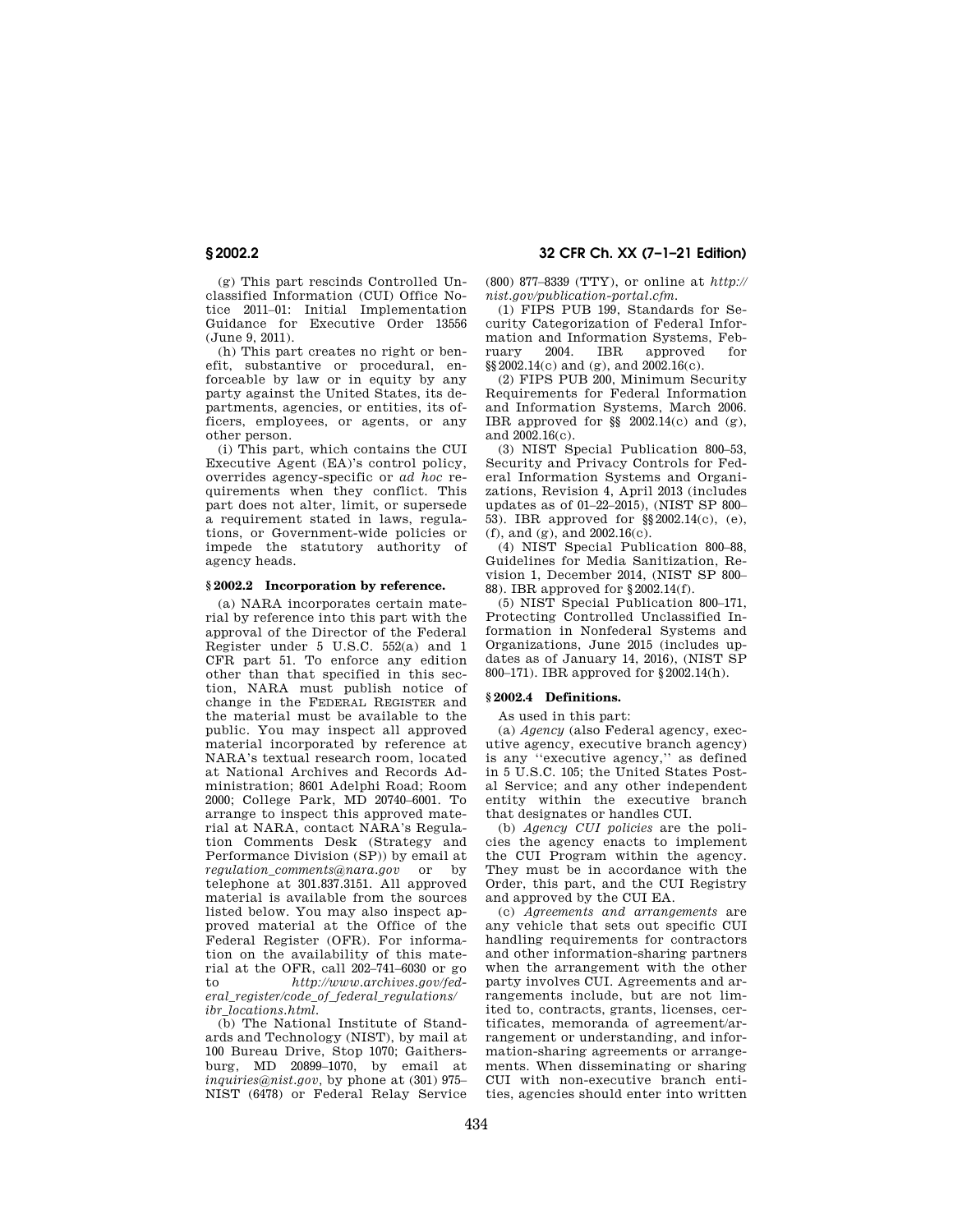agreements or arrangements that include CUI provisions whenever feasible (see  $$2002.16(a)(5)$  and (6) for details). When sharing information with foreign entities, agencies should enter agreements or arrangements when feasible (see §2002.16(a)( $5(iii)$  and (a)(6) for details).

(d) *Authorized holder* is an individual, agency, organization, or group of users that is permitted to designate or handle CUI, in accordance with this part.

(e) *Classified information* is information that Executive Order 13526, ''Classified National Security Information,'' December 29, 2009 (3 CFR, 2010 Comp., p. 298), or any predecessor or successor order, or the Atomic Energy Act of 1954, as amended, requires agencies to mark with classified markings and protect against unauthorized disclosure.

(f) *Controlled environment* is any area or space an authorized holder deems to have adequate physical or procedural controls (*e.g.,* barriers or managed access controls) to protect CUI from unauthorized access or disclosure.

(g) *Control level* is a general term that indicates the safeguarding and disseminating requirements associated with CUI Basic and CUI Specified.

(h) *Controlled Unclassified Information*  (CUI) is information the Government creates or possesses, or that an entity creates or possesses for or on behalf of the Government, that a law, regulation, or Government-wide policy requires or permits an agency to handle using safeguarding or dissemination controls. However, CUI does not include classified information (see paragraph (e) of this section) or information a non-executive branch entity possesses and maintains in its own systems that did not come from, or was not created or possessed by or for, an executive branch agency or an entity acting for an agency. Law, regulation, or Government-wide policy may require or permit safeguarding or dissemination controls in three ways: Requiring or permitting agencies to control or protect the information but providing no specific controls, which makes the information CUI Basic; requiring or permitting agencies to control or protect the information and providing specific controls for doing so, .<br>which makes the information CUI

Specified; or requiring or permitting agencies to control the information and specifying only some of those controls, which makes the information CUI Specified, but with CUI Basic controls where the authority does not specify.

(i) *Controls* are safeguarding or dissemination controls that a law, regulation, or Government-wide policy requires or permits agencies to use when handling CUI. The authority may specify the controls it requires or permits the agency to apply, or the authority may generally require or permit agencies to control the information (in which case, the agency applies controls from the Order, this part, and the CUI Registry).

(j) *CUI Basic* is the subset of CUI for which the authorizing law, regulation, or Government-wide policy does not set out specific handling or dissemination controls. Agencies handle CUI Basic according to the uniform set of controls set forth in this part and the CUI Registry. CUI Basic differs from CUI Specified (see definition for CUI Specified in this section), and CUI Basic controls apply whenever CUI Specified ones do not cover the involved CUI.

(k) *CUI categories and subcategories*  are those types of information for which laws, regulations, or Government-wide policies require or permit agencies to exercise safeguarding or dissemination controls, and which the CUI EA has approved and listed in the CUI Registry. The controls for any CUI Basic categories and any CUI Basic subcategories are the same, but the controls for CUI Specified categories and subcategories can differ from CUI Basic ones and from each other. A CUI category may be Specified, while some or all of its subcategories may not be, and vice versa. If dealing with CUI that falls into a CUI Specified category or subcategory, review the controls for that category or subcategory on the CUI Registry. Also consult the agency's CUI policy for specific direction from the Senior Agency Official.

(l) *CUI category or subcategory markings* are the markings approved by the CUI EA for the categories and subcategories listed in the CUI Registry.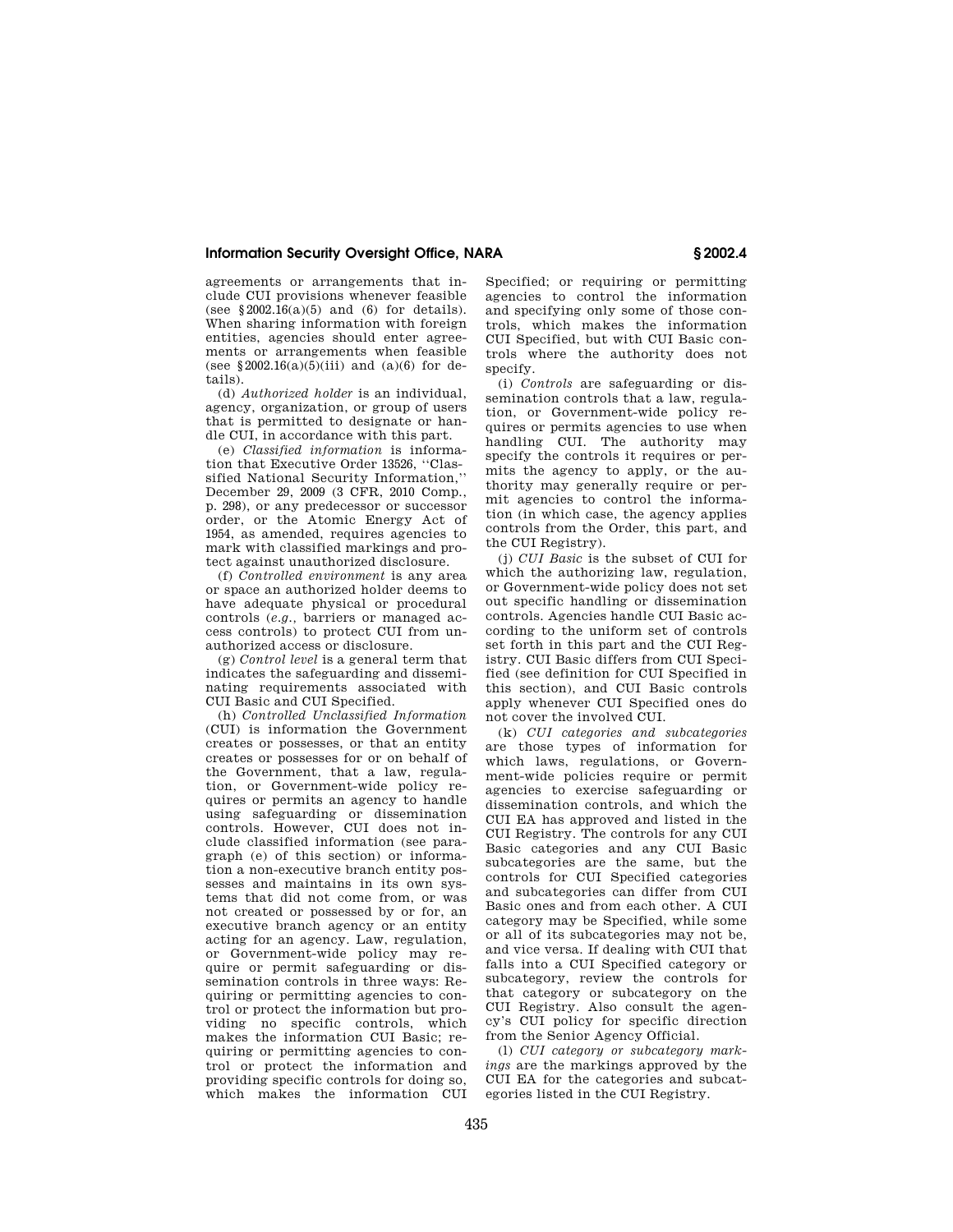(m) *CUI Executive Agent (EA)* is the National Archives and Records Administration (NARA), which implements the executive branch-wide CUI Program and oversees Federal agency actions to comply with the Order. NARA has delegated this authority to the Director of the Information Security Oversight Office (ISOO).

(n) *CUI Program* is the executive branch-wide program to standardize CUI handling by all Federal agencies. The Program includes the rules, organization, and procedures for CUI, established by the Order, this part, and the CUI Registry.

(o) *CUI Program manager* is an agency official, designated by the agency head or CUI SAO, to serve as the official representative to the CUI EA on the agency's day-to-day CUI Program operations, both within the agency and in interagency contexts.

(p) *CUI Registry* is the online repository for all information, guidance, policy, and requirements on handling CUI, including everything issued by the CUI EA other than this part. Among other information, the CUI Registry identifies all approved CUI categories and subcategories, provides general descriptions for each, identifies the basis for controls, establishes markings, and includes guidance on handling procedures.

(q) *CUI senior agency official (SAO)* is a senior official designated in writing by an agency head and responsible to that agency head for implementation of the CUI Program within that agency. The CUI SAO is the primary point of contact for official correspondence, accountability reporting, and other matters of record between the agency and the CUI EA.

(r) *CUI Specified* is the subset of CUI in which the authorizing law, regulation, or Government-wide policy contains specific handling controls that it requires or permits agencies to use that differ from those for CUI Basic. The CUI Registry indicates which laws, regulations, and Government-wide policies include such specific requirements. CUI Specified controls may be more stringent than, or may simply differ from, those required by CUI Basic; the distinction is that the underlying authority spells out specific controls for

**§ 2002.4 32 CFR Ch. XX (7–1–21 Edition)** 

CUI Specified information and does not for CUI Basic information. CUI Basic controls apply to those aspects of CUI Specified where the authorizing laws, regulations, and Government-wide policies do not provide specific guidance.

(s) *Decontrolling* occurs when an authorized holder, consistent with this part and the CUI Registry, removes safeguarding or dissemination controls from CUI that no longer requires such controls. Decontrol may occur automatically or through agency action. See §2002.18.

(t) *Designating CUI* occurs when an authorized holder, consistent with this part and the CUI Registry, determines that a specific item of information falls into a CUI category or subcategory. The authorized holder who designates the CUI must make recipients aware of the information's CUI status in accordance with this part.

(u) *Designating agency* is the executive branch agency that designates or approves the designation of a specific item of information as CUI.

(v) *Disseminating* occurs when authorized holders provide access, transmit, or transfer CUI to other authorized holders through any means, whether internal or external to an agency.

(w) *Document* means any tangible thing which constitutes or contains information, and means the original and any copies (whether different from the originals because of notes made on such copies or otherwise) of all writings of every kind and description over which an agency has authority, whether inscribed by hand or by mechanical, facsimile, electronic, magnetic, microfilm, photographic, or other means, as well as phonic or visual reproductions or oral statements, conversations, or events, and including, but not limited to: Correspondence, email, notes, reports, papers, files, manuals, books, pamphlets, periodicals, letters, memoranda, notations, messages, telegrams, cables, facsimiles, records, studies, working papers, accounting papers, contracts, licenses, certificates, grants, agreements, computer disks, computer tapes, telephone logs, computer mail, computer printouts, worksheets, sent or received communications of any kind, teletype messages, agreements,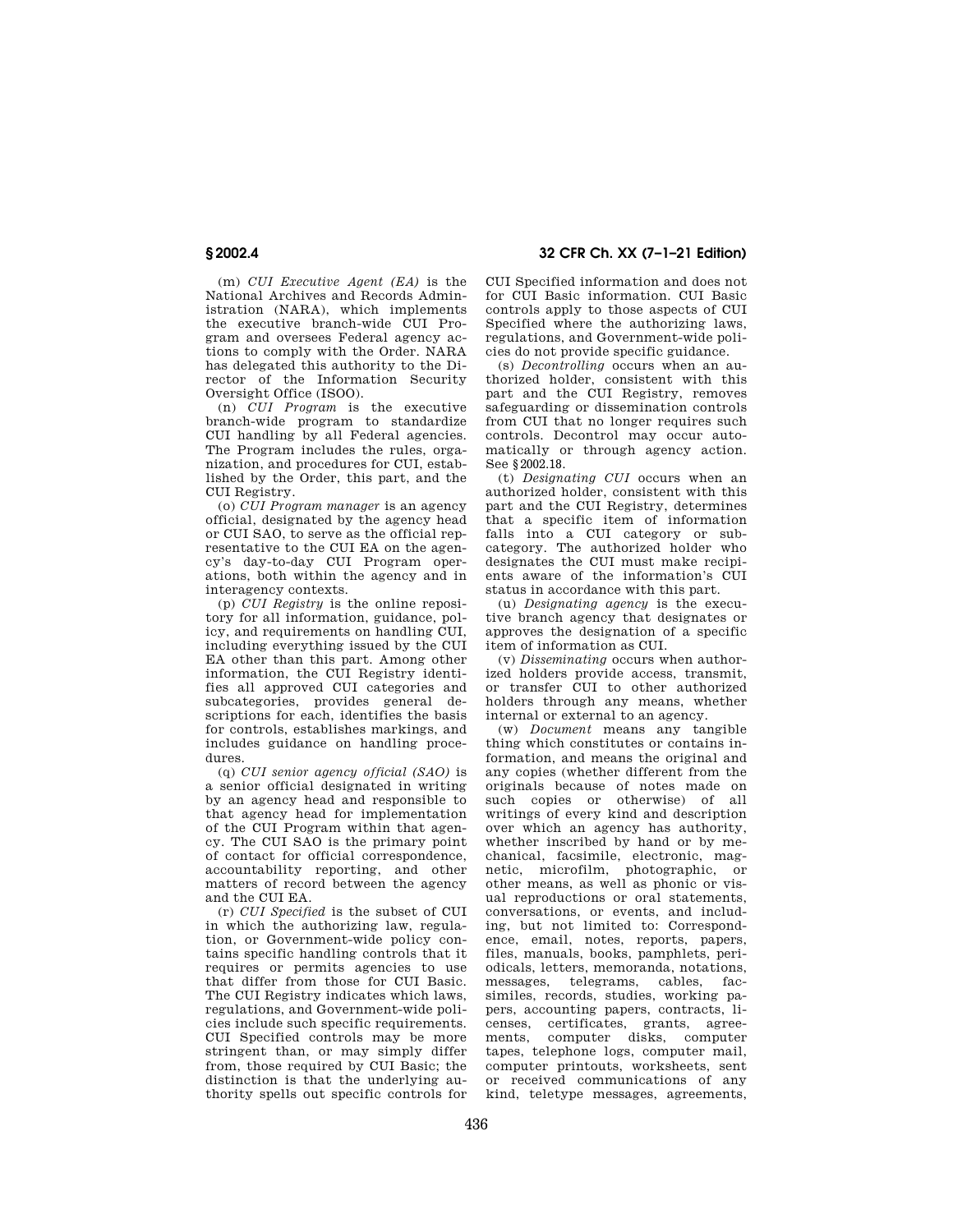diary entries, calendars and journals, printouts, drafts, tables, compilations, tabulations, recommendations, accounts, work papers, summaries, address books, other records and recordings or transcriptions of conferences, meetings, visits, interviews, discussions, or telephone conversations, charts, graphs, indexes, tapes, minutes, contracts, leases, invoices, records of purchase or sale correspondence, electronic or other transcription of taping of personal conversations or conferences, and any written, printed, typed, punched, taped, filmed, or graphic matter however produced or reproduced. Document also includes the file, folder, exhibits, and containers, the labels on them, and any metadata, associated with each original or copy. Document also includes voice records, film, tapes, video tapes, email, personal computer files, electronic matter, and other data compilations from which information can be obtained, including materials used in data processing.

(x) *Federal information system* is an information system used or operated by an agency or by a contractor of an agency or other organization *on behalf of an agency.* 44 U.S.C. 3554(a)(1)(A)(ii).

(y) *Foreign entity* is a foreign government, an international organization of governments or any element thereof, an international or foreign public or judicial body, or an international or foreign private or non-governmental organization.

(z) *Formerly Restricted Data (FRD)* is a type of information classified under the Atomic Energy Act, and defined in 10 CFR 1045, Nuclear Classification and Declassification.

(aa) *Handling* is any use of CUI, including but not limited to marking, safeguarding, transporting, disseminating, re-using, and disposing of the information.

(bb) *Lawful Government purpose* is any activity, mission, function, operation, or endeavor that the U.S. Government authorizes or recognizes as within the scope of its legal authorities or the legal authorities of non-executive branch entities (such as state and local law enforcement).

(cc) *Legacy material* is unclassified information that an agency marked as restricted from access or dissemination in some way, or otherwise controlled, prior to the CUI Program.

(dd) *Limited dissemination control* is any CUI EA-approved control that agencies may use to limit or specify CUI dissemination.

(ee) *Misuse of CUI* occurs when someone uses CUI in a manner not in accordance with the policy contained in the Order, this part, the CUI Registry, agency CUI policy, or the applicable laws, regulations, and Governmentwide policies that govern the affected information. This may include intentional violations or unintentional errors in safeguarding or disseminating CUI. This may also include designating or marking information as CUI when it does not qualify as CUI.

(ff) *National Security System* is a special type of information system (including telecommunications systems) whose function, operation, or use is defined in National Security Directive 42 and 44 U.S.C. 3542(b)(2).

(gg) *Non-executive branch entity* is a person or organization established, operated, and controlled by individual(s) acting outside the scope of any official capacity as officers, employees, or agents of the executive branch of the Federal Government. Such entities may include: Elements of the legislative or judicial branches of the Federal Government; state, interstate, tribal, or local government elements; and private organizations. Non-executive branch entity does not include foreign entities as defined in this part, nor does it include individuals or organizations when they receive CUI information pursuant to federal disclosure laws, including the Freedom of Information Act (FOIA) and the Privacy Act of 1974.

(hh) *On behalf of an agency* occurs when a non-executive branch entity uses or operates an information system or maintains or collects information for the purpose of processing, storing, or transmitting Federal information, and those activities are not incidental to providing a service or product to the Government.

(ii) *Order* is Executive Order 13556, Controlled Unclassified Information, November 4, 2010 (3 CFR, 2011 Comp., p. 267), or any successor order.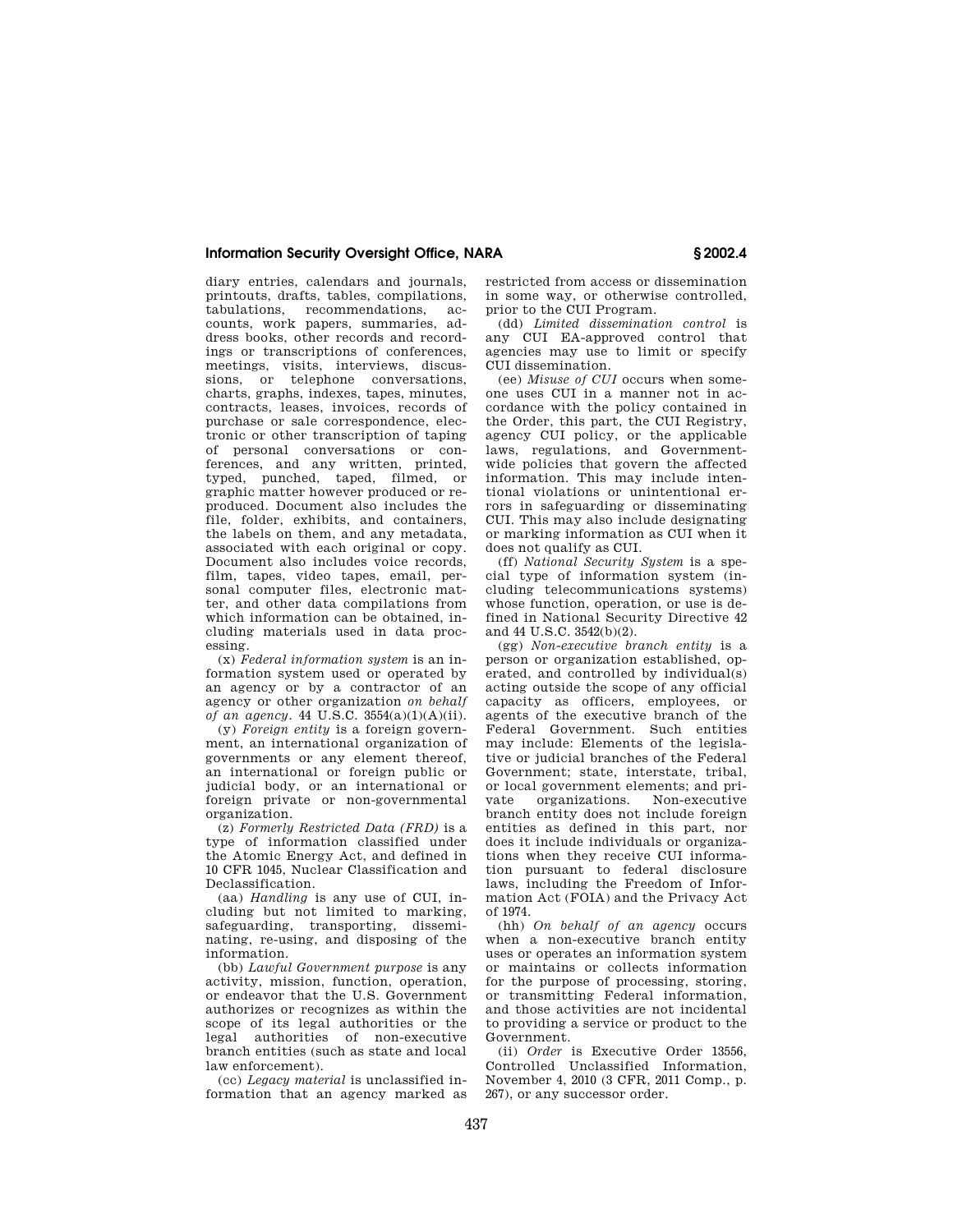**§ 2002.6 32 CFR Ch. XX (7–1–21 Edition)** 

(jj) *Portion* is ordinarily a section within a document, and may include subjects, titles, graphics, tables, charts, bullet statements, sub-paragraphs, bullets points, or other sections.

(kk) *Protection* includes all controls an agency applies or must apply when handling information that qualifies as CUI.

(ll) *Public release* occurs when the agency that originally designated particular information as CUI makes that information available to the public through the agency's official public release processes. Disseminating CUI to non-executive branch entities as authorized does not constitute public release. Releasing information to an individual pursuant to the Privacy Act of 1974 or disclosing it in response to a FOIA request also does not automatically constitute public release, although it may if that agency ties such actions to its official public release processes. Even though an agency may disclose some CUI to a member of the public, the Government must still control that CUI unless the agency publicly releases it through its official public release processes.

(mm) *Records* are agency records and Presidential papers or Presidential records (or Vice-Presidential), as those terms are defined in 44 U.S.C. 3301 and 44 U.S.C. 2201 and 2207. Records also include such items created or maintained by a Government contractor, licensee, certificate holder, or grantee that are subject to the sponsoring agency's control under the terms of the entity's agreement with the agency.

(nn) *Required or permitted (by a law, regulation, or Government-wide policy)* is the basis by which information may qualify as CUI. If a law, regulation, or Government-wide policy requires that agencies exercise safeguarding or dissemination controls over certain information, or specifically permits agencies the discretion to do so, then that information qualifies as CUI. The term 'specifically permits' in this context can include language such as ''is exempt from'' applying certain information release or disclosure requirements, ''may'' release or disclose the information, ''may not be required to'' release or disclose the information, ''is

responsible for protecting'' the information, and similar specific but indirect, forms of granting the agency discretion regarding safeguarding or dissemination controls. This does not include general agency or agency head authority and discretion to make decisions, risk assessments, or other broad agency authorities, discretions, and powers, regardless of the source. The CUI Registry reflects all appropriate authorizing authorities.

(oo) *Restricted Data (RD)* is a type of information classified under the Atomic Energy Act, defined in 10 CFR part 1045, Nuclear Classification and Declassification.

(pp) *Re-use* means incorporating, restating, or paraphrasing information from its originally designated form into a newly created document.

(qq) *Self-inspection* is an agency's internally managed review and evaluation of its activities to implement the CUI Program.

(rr) *Unauthorized disclosure* occurs when an authorized holder of CUI intentionally or unintentionally discloses CUI without a lawful Government purpose, in violation of restrictions imposed by safeguarding or dissemination controls, or contrary to limited dissemination controls.

(ss) *Uncontrolled unclassified information* is information that neither the Order nor the authorities governing classified information cover as protected. Although this information is not controlled or classified, agencies must still handle it in accordance with Federal Information Security Modernization Act (FISMA) requirements.

(tt) *Working papers* are documents or materials, regardless of form, that an agency or user expects to revise prior to creating a finished product.

## **§ 2002.6 CUI Executive Agent (EA).**

(a) Section 2(c) of the Order designates NARA as the CUI Executive Agent (EA) to implement the Order and to oversee agency efforts to comply with the Order, this part, and the CUI Registry.

(b) NARA has delegated the CUI EA responsibilities to the Director of ISOO. Under this authority, ISOO staff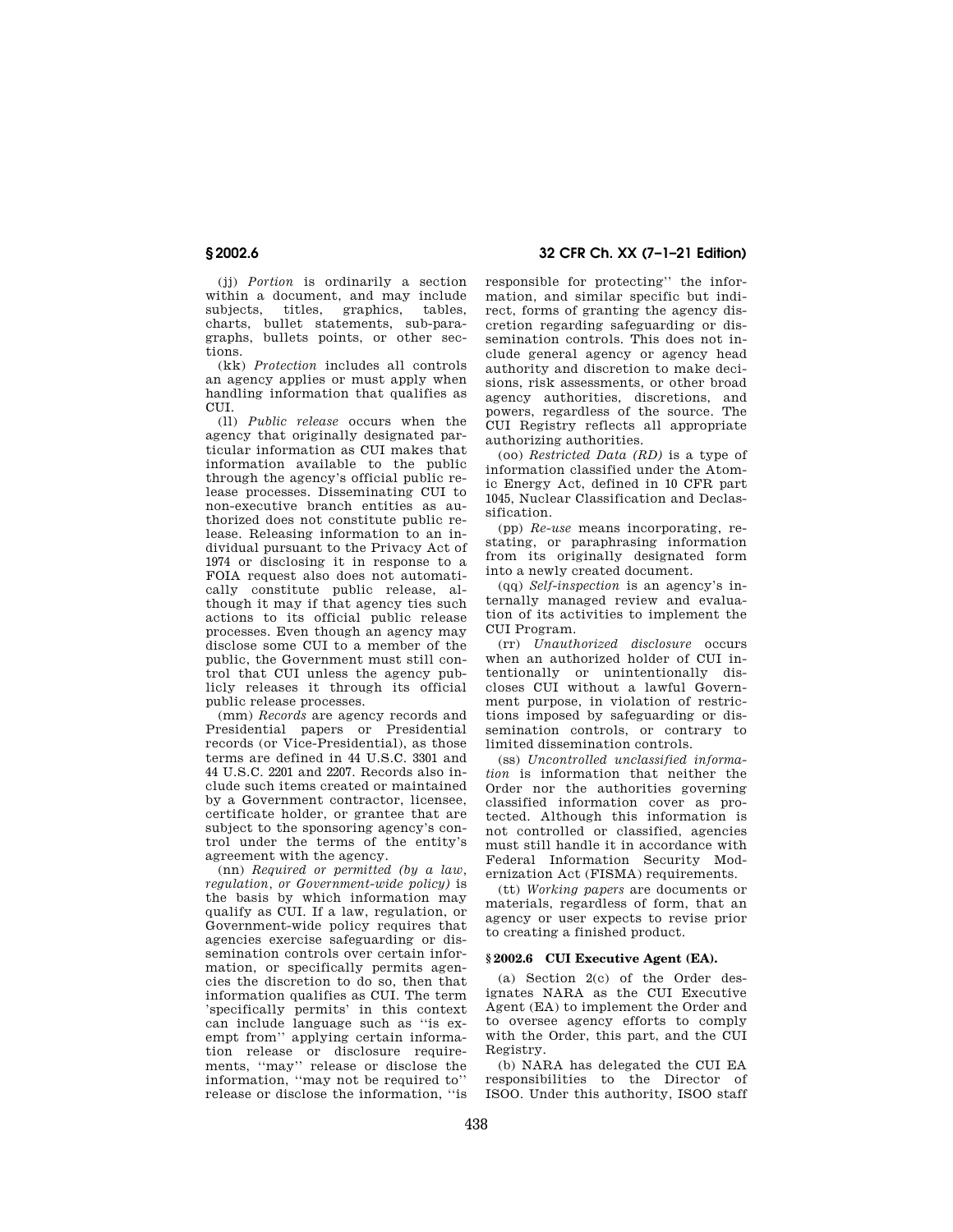carry out CUI oversight responsibilities and manage the Federal CUI program.

# **§ 2002.8 Roles and responsibilities.**

(a) The CUI EA:

(1) Develops and issues policy, guidance, and other materials, as needed, to implement the Order, the CUI Registry, and this part, and to establish and maintain the CUI Program;

(2) Consults with affected agencies, Government-wide policy bodies, State, local, Tribal, and private sector partners, and representatives of the public on matters pertaining to CUI as needed;

(3) Establishes, convenes, and chairs the CUI Advisory Council (the Council) to address matters pertaining to the CUI Program. The CUI EA consults with affected agencies to develop and document the Council's structure and procedures, and submits the details to OMB for approval;

(4) Reviews and approves agency policies implementing this part to ensure their consistency with the Order, this part, and the CUI Registry;

(5) Reviews, evaluates, and oversees agencies' actions to implement the CUI Program, to ensure compliance with the Order, this part, and the CUI Registry;

(6) Establishes a management and planning framework, including associated deadlines for phased implementation, based on agency compliance plans submitted pursuant to section 5(b) of the Order, and in consultation with affected agencies and OMB;

(7) Approves categories and subcategories of CUI as needed and publishes them in the CUI Registry;

(8) Maintains and updates the CUI Registry as needed;

(9) Prescribes standards, procedures, guidance, and instructions for oversight and agency self-inspection programs, to include performing on-site inspections;

(10) Standardizes forms and procedures to implement the CUI Program;

(11) Considers and resolves, as appropriate, disputes, complaints, and suggestions about the CUI Program from entities in or outside the Government; and

(12) Reports to the President on implementation of the Order and the requirements of this part. This includes publishing a report on the status of agency implementation at least biennially, or more frequently at the discretion of the CUI EA.

(b) Agency heads:

(1) Ensure agency senior leadership support, and make adequate resources available to implement, manage, and comply with the CUI Program as administered by the CUI EA;

(2) Designate a CUI senior agency official (SAO) responsible for oversight of the agency's CUI Program implementation, compliance, and management, and include the official in agency contact listings;

(3) Approve agency policies, as required, to implement the CUI Program; and

(4) Establish and maintain a self-inspection program to ensure the agency complies with the principles and requirements of the Order, this part, and the CUI Registry.

(c) The CUI SAO:

(1) Must be at the Senior Executive Service level or equivalent;

(2) Directs and oversees the agency's CUI Program;

(3) Designates a CUI Program manager;

(4) Ensures the agency has CUI implementing policies and plans, as needed;

(5) Implements an education and training program pursuant to §2002.30;

(6) Upon request of the CUI EA under section 5(c) of the Order, provides an update of CUI implementation efforts for subsequent reporting;

(7) Submits to the CUI EA any law, regulation, or Government-wide policy not already incorporated into the CUI Registry that the agency proposes to use to designate unclassified information for safeguarding or dissemination controls;

(8) Coordinates with the CUI EA, as appropriate, any proposed law, regulation, or Government-wide policy that would establish, eliminate, or modify a category or subcategory of CUI, or change information controls applicable to CUI;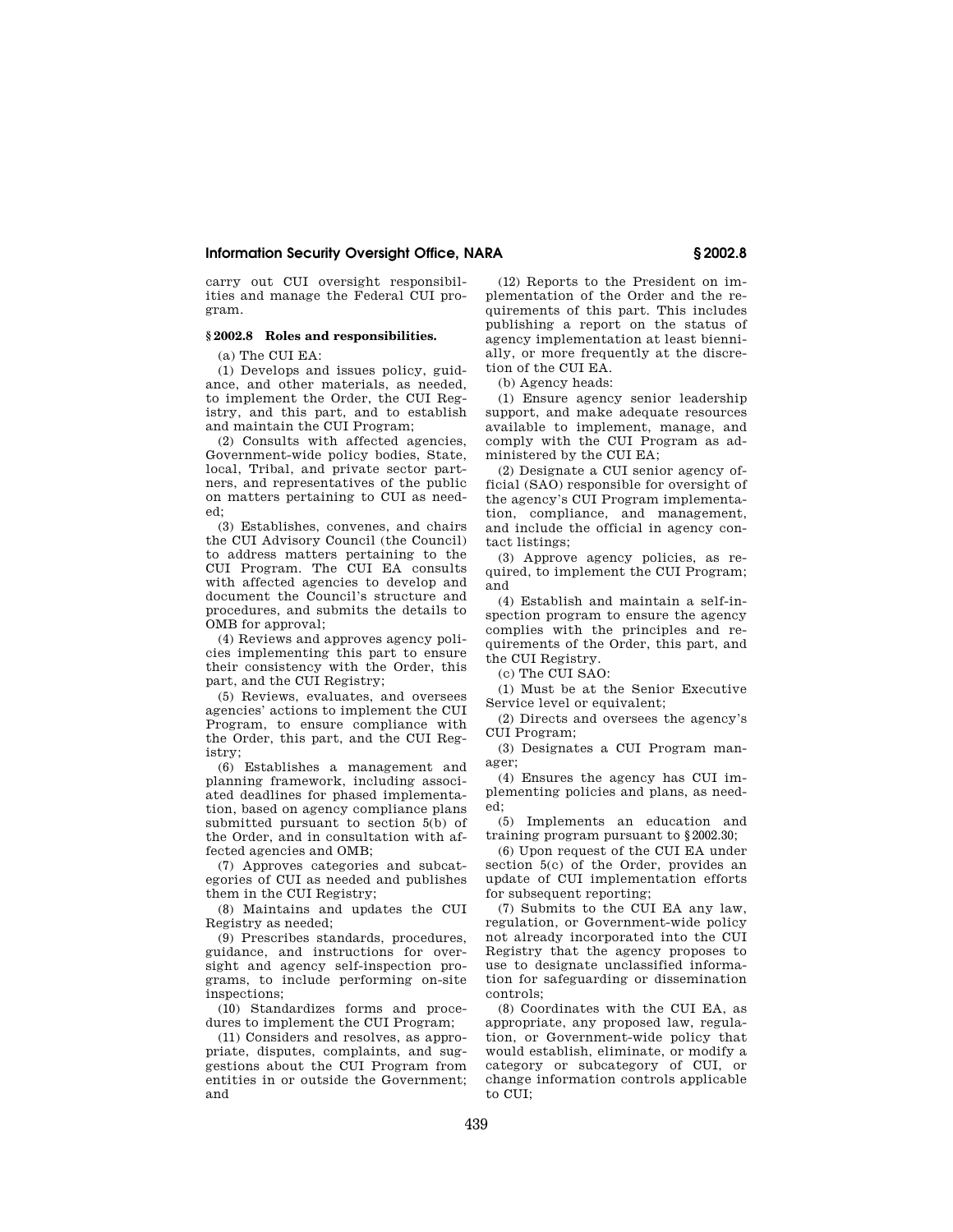(9) Establishes processes for handling CUI decontrol requests submitted by authorized holders;

(10) Includes a description of all existing waivers in the annual report to the CUI EA, along with the rationale for each waiver and, where applicable, the alternative steps the agency is taking to ensure sufficient protection of CUI within the agency;

(11) Develops and implements the agency's self-inspection program;

(12) Establishes a mechanism by which authorized holders (both inside and outside the agency) can contact a designated agency representative for instructions when they receive unmarked or improperly marked information the agency designated as CUI;

(13) Establishes a process to accept and manage challenges to CUI status (which may include improper or absent marking);

(14) Establish processes and criteria for reporting and investigating misuse of CUI; and

(15) Follows the requirements for the CUI SAO listed in §2002.38(e), regarding waivers for CUI.

(d) The Director of National Intelligence: After consulting with the heads of affected agencies and the Director of ISOO, may issue directives to implement this part with respect to the protection of intelligence sources, methods, and activities. Such directives must be in accordance with the Order, this part, and the CUI Registry.

# **Subpart B—Key Elements of the CUI Program**

## **§ 2002.10 The CUI Registry.**

(a) The CUI EA maintains the CUI Registry, which:

(1) Is the authoritative central repository for all guidance, policy, instructions, and information on CUI (other than the Order and this part);

(2) Is publicly accessible;

(3) Includes authorized CUI categories and subcategories, associated markings, applicable decontrolling procedures, and other guidance and policy information; and

(4) Includes citation(s) to laws, regulations, or Government-wide policies that form the basis for each category and subcategory.

# **§ 2002.10 32 CFR Ch. XX (7–1–21 Edition)**

(b) Agencies and authorized holders must follow the instructions contained in the CUI Registry in addition to all requirements in the Order and this part.

#### **§ 2002.12 CUI categories and subcategories.**

(a) CUI categories and subcategories are the exclusive designations for identifying unclassified information that a law, regulation, or Government-wide policy requires or permits agencies to handle by means of safeguarding or dissemination controls. All unclassified information throughout the executive branch that requires any kind of safeguarding or dissemination control is CUI. Agencies may not implement safeguarding or dissemination controls for any unclassified information other than those controls permitted by the CUI Program.

(b) Agencies may use only those categories or subcategories approved by the CUI EA and published in the CUI Registry to designate information as CUI.

### **§ 2002.14 Safeguarding.**

(a) *General safeguarding policy.* (1) Pursuant to the Order and this part, and in consultation with affected agencies, the CUI EA issues safeguarding standards in this part and, as necessary, in the CUI Registry, updating them as needed. These standards require agencies to safeguard CUI at all times in a manner that minimizes the risk of unauthorized disclosure while allowing timely access by authorized holders.

(2) Safeguarding measures that agencies are authorized or accredited to use for classified information and national security systems are also sufficient for safeguarding CUI in accordance with the organization's management and acceptance of risk.

(3) Agencies may increase CUI Basic's confidentiality impact level above moderate only internally, or by means of agreements with agencies or non-executive branch entities (including agreements for the operation of an information system on behalf of the agencies). Agencies may not otherwise require controls for CUI Basic at a level higher than permitted in the CUI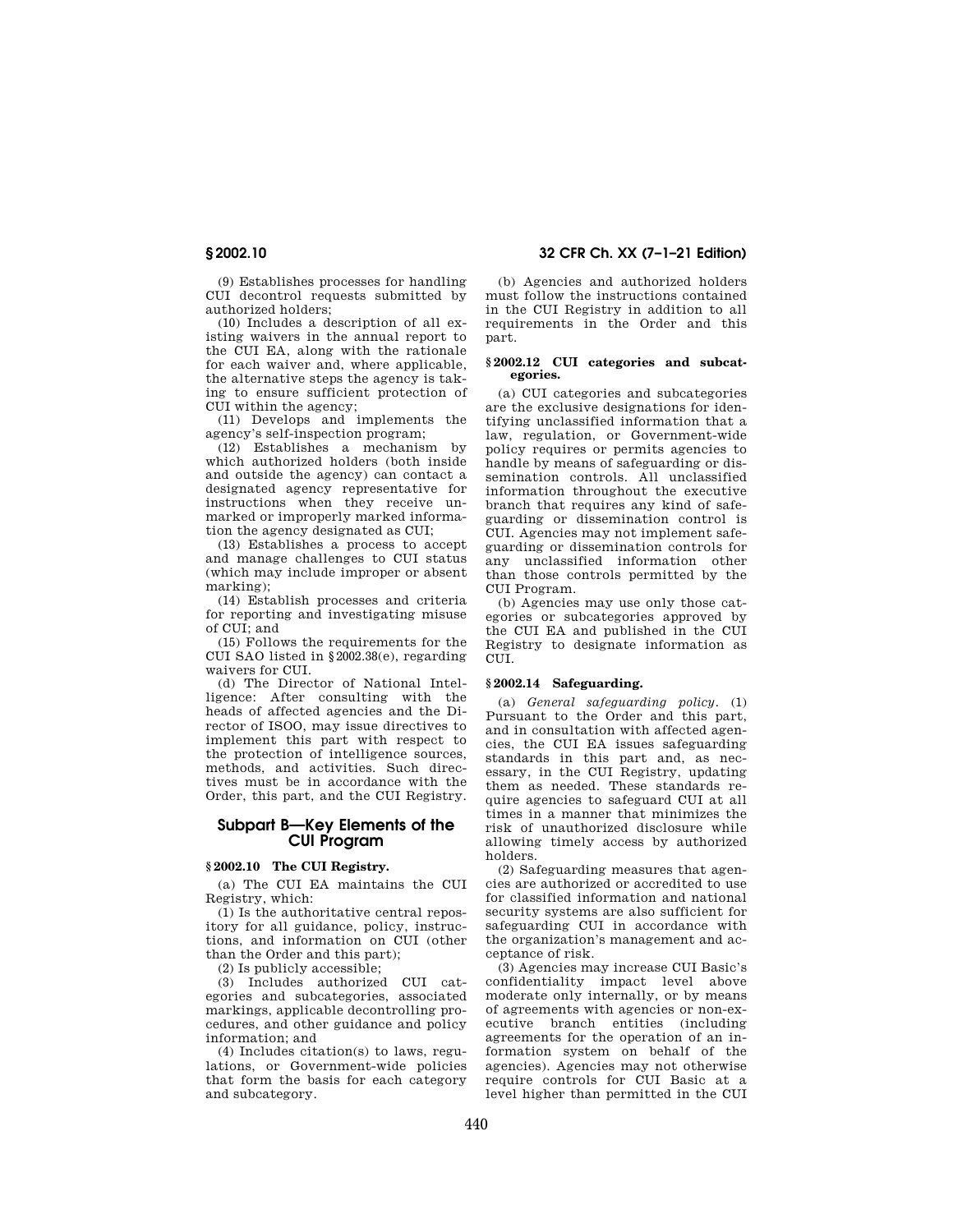Basic requirements when disseminating the CUI Basic outside the agency.

(4) Authorized holders must comply with policy in the Order, this part, and the CUI Registry, and review any applicable agency CUI policies for additional instructions. For information designated as CUI Specified, authorized holders must also follow the procedures in the underlying laws, regulations, or Government-wide policies.

(b) *CUI safeguarding standards.* Authorized holders must safeguard CUI using one of the following types of standards:

(1) *CUI Basic.* CUI Basic is the default set of standards authorized holders must apply to all CUI unless the CUI Registry annotates that CUI as CUI Specified.

(2) *CUI Specified.* (i) Authorized holders safeguard CUI Specified in accordance with the requirements of the underlying authorities indicated in the CUI Registry.

(ii) When the laws, regulations, or Government-wide policies governing a specific type of CUI Specified are silent on either a safeguarding or disseminating control, agencies must apply CUI Basic standards to that aspect of the information's controls, unless this results in treatment that does not accord with the CUI Specified authority. In such cases, agencies must apply the CUI Specified standards and may apply limited dissemination controls listed in the CUI Registry to ensure they treat the information in accord with the CUI Specified authority.

(c) *Protecting CUI under the control of an authorized holder.* Authorized holders must take reasonable precautions to guard against unauthorized disclosure of CUI. They must include the following measures among the reasonable precautions:

(1) Establish controlled environments in which to protect CUI from unauthorized access or disclosure and make use of those controlled environments;

(2) Reasonably ensure that unauthorized individuals cannot access or observe CUI, or overhear conversations discussing CUI;

(3) Keep CUI under the authorized holder's direct control or protect it with at least one physical barrier, and reasonably ensure that the authorized holder or the physical barrier protects the CUI from unauthorized access or observation when outside a controlled environment; and

(4) Protect the confidentiality of CUI that agencies or authorized holders process, store, or transmit on Federal information systems in accordance with the applicable security requirements and controls established in FIPS PUB 199, FIPS PUB 200, and NIST SP 800–53, (incorporated by reference, see §2002.2), and paragraph (g) of this section.

(d) *Protecting CUI when shipping or mailing.* When sending CUI, authorized holders:

(1) May use the United States Postal Service or any commercial delivery service when they need to transport or deliver CUI to another entity;

(2) Should use in-transit automated tracking and accountability tools when they send CUI;

(3) May use interoffice or interagency mail systems to transport CUI; and

(4) Must mark packages that contain CUI according to marking requirements contained in this part and in guidance published by the CUI EA. See §2002.20 for more guidance on marking requirements.

(e) *Reproducing CUI.* Authorized holders:

(1) May reproduce (*e.g.,* copy, scan, print, electronically duplicate) CUI in furtherance of a lawful Government purpose; and

(2) Must ensure, when reproducing CUI documents on equipment such as printers, copiers, scanners, or fax machines, that the equipment does not retain data or the agency must otherwise sanitize it in accordance with NIST SP 800–53 (incorporated by reference, see §2002.2).

(f) *Destroying CUI.* (1) Authorized holders may destroy CUI when:

(i) The agency no longer needs the information; and

(ii) Records disposition schedules published or approved by NARA allow.

(2) When destroying CUI, including in electronic form, agencies must do so in a manner that makes it unreadable, indecipherable, and irrecoverable. Agencies must use any destruction method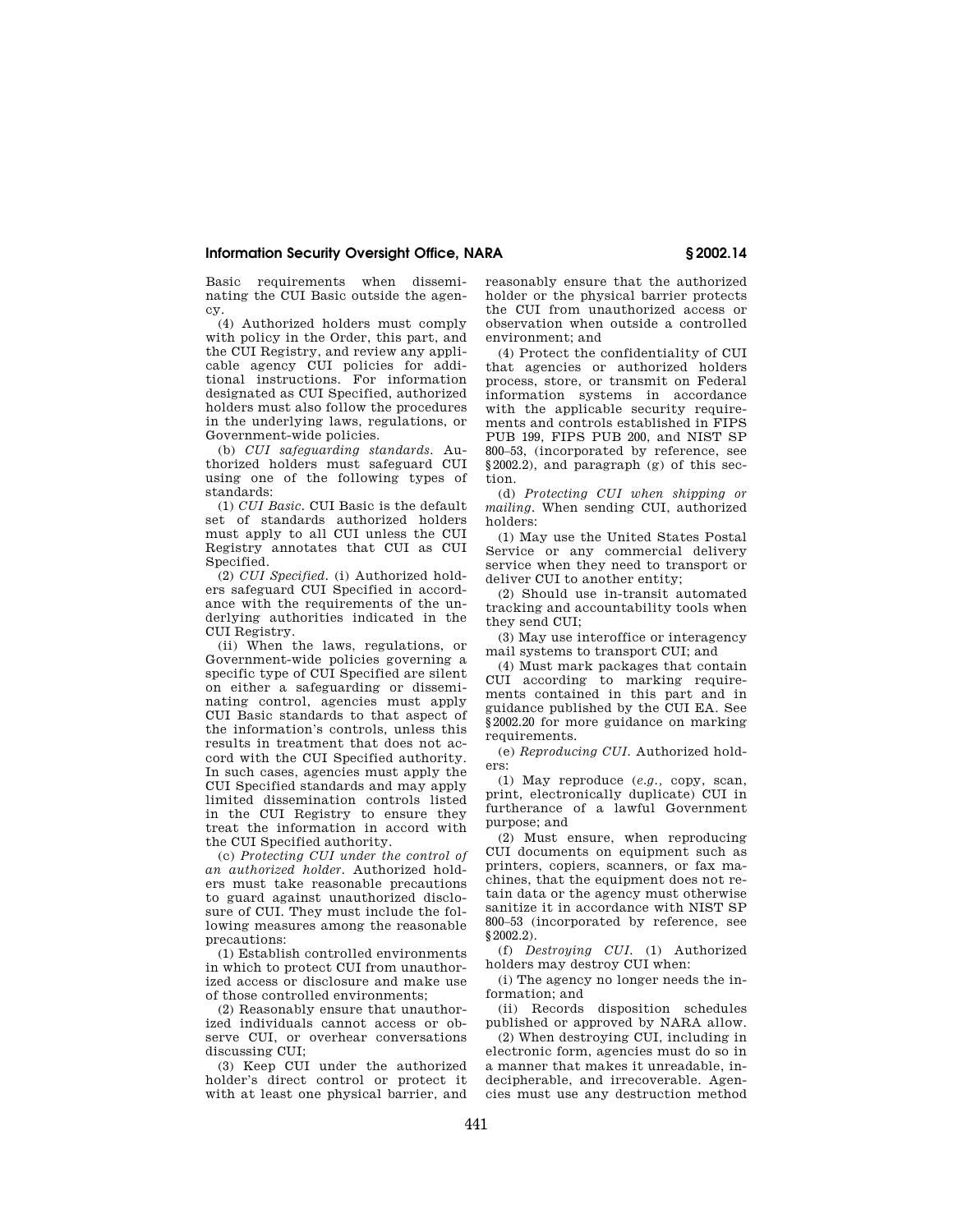specifically required by law, regulation, or Government-wide policy for that CUI. If the authority does not specify a destruction method, agencies must use one of the following methods:

(i) Guidance for destruction in NIST SP 800–53, Security and Privacy Controls for Federal Information Systems and Organizations, and NIST SP 800–88, Guidelines for Media Sanitization (incorporated by reference, see §2002.2); or

(ii) Any method of destruction approved for Classified National Security Information, as delineated in 32 CFR 2001.47, Destruction, or any implementing or successor guidance.

(g) *Information systems that process, store, or transmit CUI.* In accordance with FIPS PUB 199 (incorporated by reference, see §2002.2), CUI Basic is categorized at no less than the moderate confidentiality impact level. FIPS PUB 199 defines the security impact levels for Federal information and Federal information systems. Agencies must also apply the appropriate security requirements and controls from FIPS PUB 200 and NIST SP 800–53 (incorporated by reference, see §2002.2) to CUI in accordance with any risk-based tailoring decisions they make. Agencies may increase CUI Basic's confidentiality impact level above moderate only internally, or by means of agreements with agencies or non-executive branch entities (including agreements for the operation of an information system on behalf of the agencies). Agencies may not otherwise require controls for CUI Basic at a level higher or different from those permitted in the CUI Basic requirements when disseminating the CUI Basic outside the agency.

(h) Information systems that process, store, or transmit CUI are of two different types:

(1) A Federal information system is an information system used or operated by an agency or by a contractor of an agency or other organization on behalf of an agency. An information system operated on behalf of an agency provides information processing services to the agency that the Government might otherwise perform itself but has decided to outsource. This includes systems operated exclusively for Government use and systems operated for multiple users (multiple Federal

**§ 2002.16 32 CFR Ch. XX (7–1–21 Edition)** 

agencies or Government and private sector users). Information systems that a non-executive branch entity operates on behalf of an agency are subject to the requirements of this part as though they are the agency's systems, and agencies may require these systems to meet additional requirements the agency sets for its own internal systems.

(2) A non-Federal information system is any information system that does not meet the criteria for a Federal information system. Agencies may not treat non-Federal information systems as though they are agency systems, so agencies cannot require that non-executive branch entities protect these systems in the same manner that the agencies might protect their own information systems. When a non-executive branch entity receives Federal information only incidental to providing a service or product to the Government other than processing services, its information systems are not considered Federal information systems. NIST SP 800–171 (incorporated by reference, see §2002.2) defines the requirements necessary to protect CUI Basic on non-Federal information systems in accordance with the requirements of this part. Agencies must use NIST SP 800– 171 when establishing security requirements to protect CUI's confidentiality on non-Federal information systems (unless the authorizing law, regulation, or Government-wide policy listed in the CUI Registry for the CUI category or subcategory of the information involved prescribes specific safeguarding requirements for protecting the information's confidentiality, or unless an agreement establishes requirements to protect CUI Basic at higher than moderate confidentiality).

## **§ 2002.16 Accessing and disseminating.**

(a) *General policy*—(1) *Access.* Agencies should disseminate and permit access to CUI, provided such access or dissemination:

(i) Abides by the laws, regulations, or Government-wide policies that established the CUI category or subcategory;

(ii) Furthers a lawful Government purpose;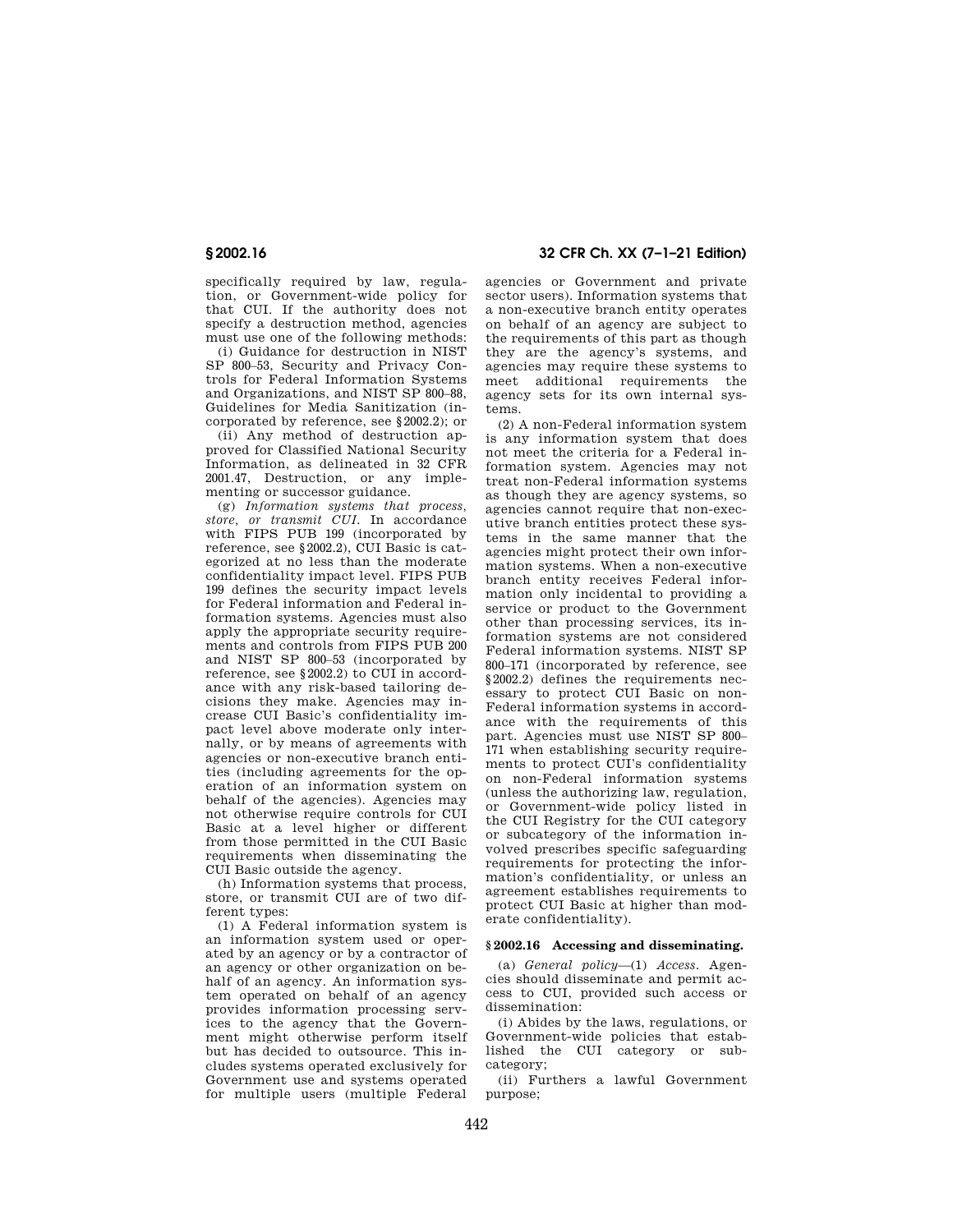(iii) Is not restricted by an authorized limited dissemination control established by the CUI EA; and,

(iv) Is not otherwise prohibited by law.

(2) *Dissemination controls.* (i) Agencies must impose dissemination controls judiciously and should do so only to apply necessary restrictions on access to CUI, including those required by law, regulation, or Government-wide policy.

(ii) Agencies may not impose controls that unlawfully or improperly restrict access to CUI.

(3) *Marking.* Prior to disseminating CUI, authorized holders must label CUI according to marking guidance issued by the CUI EA, and must include any specific markings required by law, regulation, or Government-wide policy.

(4) *Reasonable expectation.* To disseminate CUI to a non-executive branch entity, authorized holders must reasonably expect that all intended recipients are authorized to receive the CUI and have a basic understanding of how to handle it.

(5) *Agreements.* Agencies should enter into agreements with any non-executive branch or foreign entity with which the agency shares or intends to share CUI, as follows (except as provided in paragraph  $(a)(7)$  of this section):

(i) *Information-sharing agreements.*  When agencies intend to share CUI with a non-executive branch entity, they should enter into a formal agreement (see §2004.4(c) for more information on agreements), whenever feasible. Such an agreement may take any form the agency head approves, but when established, it must include a requirement to comply with Executive Order 13556, Controlled Unclassified Information, November 4, 2010 (3 CFR, 2011 Comp., p. 267) or any successor order (the Order), this part, and the CUI Registry.

(ii) *Sharing CUI without a formal agreement.* When an agency cannot enter into agreements under paragraph  $(a)(6)(i)$  of this section, but the agency's mission requires it to disseminate CUI to non-executive branch entities, the agency must communicate to the recipient that the Government strongly encourages the non-executive branch entity to protect CUI in accordance with the Order, this part, and the CUI Registry, and that such protections should accompany the CUI if the entity disseminates it further.

(iii) *Foreign entity sharing.* When entering into agreements or arrangements with a foreign entity, agencies should encourage that entity to protect CUI in accordance with the Order, this part, and the CUI Registry to the extent possible, but agencies may use their judgment as to what and how much to communicate, keeping in mind the ultimate goal of safeguarding CUI. If such agreements or arrangements include safeguarding or dissemination controls on unclassified information, the agency must not establish a parallel protection regime to the CUI Program: For example, the agency must use CUI markings rather than alternative ones (*e.g.,* such as SBU) for safeguarding or dissemination controls on CUI received from or sent to foreign entities, must abide by any requirements set by the CUI category or subcategory's governing laws, regulations, or Government-wide policies, etc.

(iv) *Pre-existing agreements.* When an agency entered into an informationsharing agreement prior to November 14, 2016, the agency should modify any terms in that agreement that conflict with the requirements in the Order, this part, and the CUI Registry, when feasible.

(6) *Agreement content.* At a minimum, agreements with non-executive branch entities must include provisions that state:

(i) Non-executive branch entities must handle CUI in accordance with the Order, this part, and the CUI Registry;

(ii) Misuse of CUI is subject to penalties established in applicable laws, regulations, or Government-wide policies; and

(iii) The non-executive branch entity must report any non-compliance with handling requirements to the disseminating agency using methods approved by that agency's SAO. When the disseminating agency is not the designating agency, the disseminating agency must notify the designating agency.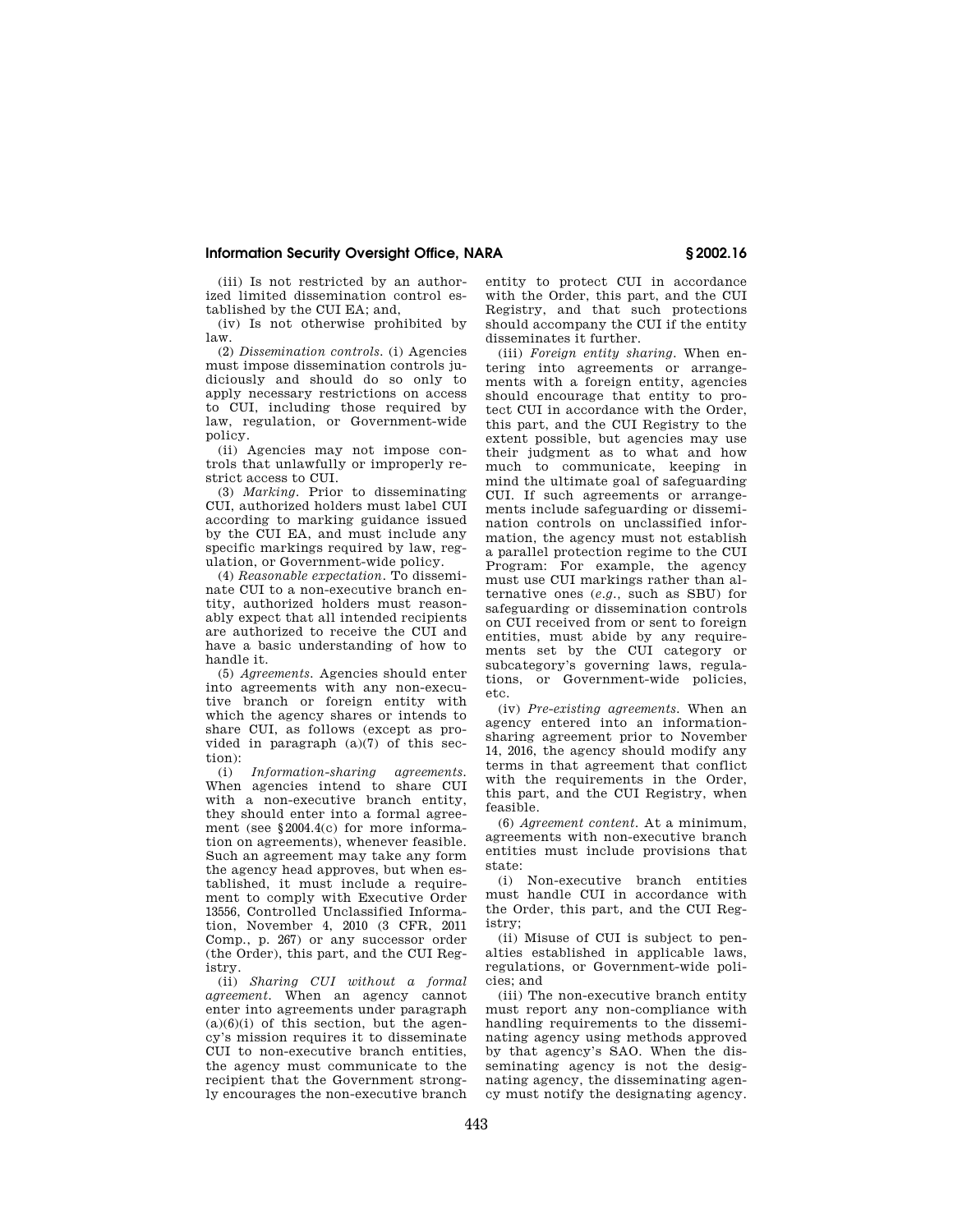(7) *Exceptions to agreements.* Agencies need not enter a written agreement when they share CUI with the following entities:

(i) Congress, including any committee, subcommittee, joint committee, joint subcommittee, or office thereof;

(ii) A court of competent jurisdiction, or any individual or entity when directed by an order of a court of competent jurisdiction or a Federal administrative law judge (ALJ) appointed under 5 U.S.C. 3501;

(iii) The Comptroller General, in the course of performing duties of the Government Accountability Office; or

(iv) Individuals or entities, when the agency releases information to them pursuant to a FOIA or Privacy Act request.

(b) *Controls on accessing and disseminating CUI*—(1) *CUI Basic.* Authorized holders should disseminate and encourage access to CUI Basic for any recipient when the access meets the requirements set out in paragraph (a)(1) of this section.

(2) *CUI Specified.* Authorized holders disseminate and allow access to CUI Specified as required or permitted by the authorizing laws, regulations, or Government-wide policies that established that CUI Specified.

(i) The CUI Registry annotates CUI that requires or permits Specified controls based on law, regulation, and Government-wide policy.

(ii) In the absence of specific dissemination restrictions in the authorizing law, regulation, or Government-wide policy, agencies may disseminate CUI Specified as they would CUI Basic.

(3) *Receipt of CUI.* Non-executive branch entities may receive CUI directly from members of the executive branch or as sub-recipients from other non-executive branch entities.

(4) *Limited dissemination.* (i) Agencies may place additional limits on disseminating CUI only through use of the limited dissemination controls approved by the CUI EA and published in the CUI Registry. These limited dissemination controls are separate from any controls that a CUI Specified authority requires or permits.

(ii) Using limited dissemination controls to unnecessarily restrict access to

# **§ 2002.18 32 CFR Ch. XX (7–1–21 Edition)**

CUI is contrary to the goals of the CUI Program. Agencies may therefore use these controls only when it furthers a lawful Government purpose, or laws, regulations, or Government-wide policies require or permit an agency to do so. If an authorized holder has significant doubt about whether it is appropriate to use a limited dissemination control, the authorized holder should consult with and follow the designating agency's policy. If, after consulting the policy, significant doubt still remains, the authorized holder should not apply the limited dissemination control.

(iii) Only the designating agency may apply limited dissemination controls to CUI. Other entities that receive CUI and seek to apply additional controls must request permission to do so from the designating agency.

(iv) Authorized holders may apply limited dissemination controls to any CUI for which they are required or permitted to restrict access by or to certain entities.

(v) Designating entities may combine approved limited dissemination controls listed in the CUI Registry to accommodate necessary practices.

(c) *Methods of disseminating CUI.* (1) Before disseminating CUI, authorized holders must reasonably expect that all intended recipients have a lawful Government purpose to receive the CUI. Authorized holders may then disseminate the CUI by any method that meets the safeguarding requirements of this part and the CUI Registry and ensures receipt in a timely manner, unless the laws, regulations, or Government-wide policies that govern that CUI require otherwise.

(2) To disseminate CUI using systems or components that are subject to NIST guidelines and publications (*e.g.,*  email applications, text messaging, facsimile, or voicemail), agencies must do so in accordance with the no-lessthan-moderate confidentiality impact value set out in FIPS PUB 199, FIPS PUB 200, NIST SP 800–53 (incorporated by reference, see §2002.2).

## **§ 2002.18 Decontrolling.**

(a) Agencies should decontrol as soon as practicable any CUI designated by their agency that no longer requires safeguarding or dissemination controls,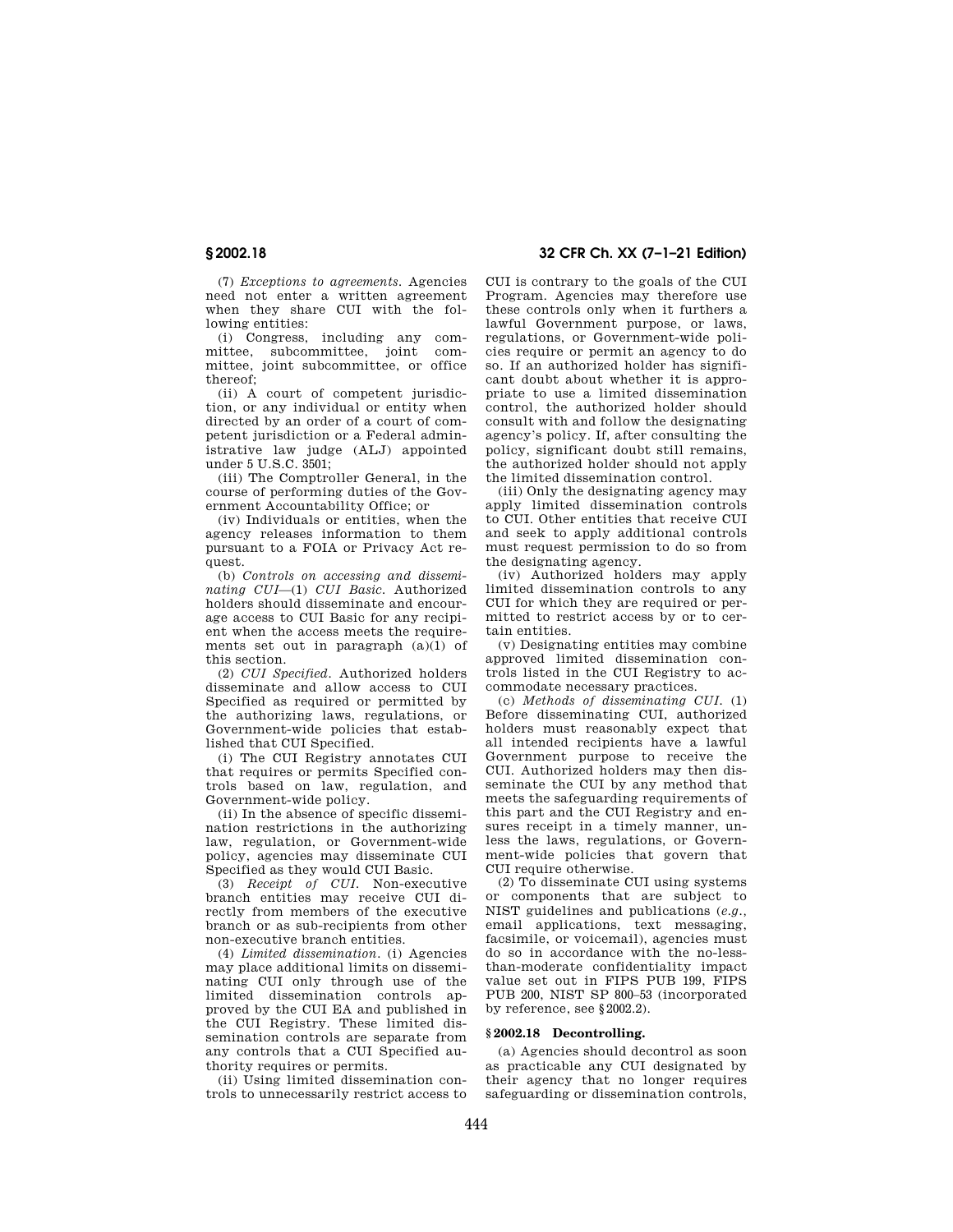unless doing so conflicts with the governing law, regulation, or Governmentwide policy.

(b) Agencies may decontrol CUI automatically upon the occurrence of one of the conditions below, or through an affirmative decision by the designating agency:

(1) When laws, regulations or Government-wide policies no longer require its control as CUI and the authorized holder has the appropriate authority under the authorizing law, regulation, or Government-wide policy;

(2) When the designating agency decides to release it to the public by making an affirmative, proactive disclosure;

(3) When the agency discloses it in accordance with an applicable information access statute, such as the FOIA, or the Privacy Act (when legally permissible), if the agency incorporates such disclosures into its public release processes; or

(4) When a pre-determined event or date occurs, as described in  $§2002.20(g)$ , unless law, regulation, or Governmentwide policy requires coordination first.

(c) The designating agency may also decontrol CUI:

(1) In response to a request by an authorized holder to decontrol it; or

(2) Concurrently with any declassification action under Executive Order 13526 or any predecessor or successor order, as long as the information also appropriately qualifies for decontrol as CUI.

(d) An agency may designate in its CUI policies which agency personnel it authorizes to decontrol CUI, consistent with law, regulation, and Governmentwide policy.

(e) Decontrolling CUI relieves authorized holders from requirements to handle the information under the CUI Program, but does not constitute authorization for public release.

(f) Authorized holders must clearly indicate that CUI is no longer controlled when restating, paraphrasing, re-using, releasing to the public, or donating it to a private institution. Otherwise, authorized holders do not have to mark, review, or take other actions to indicate the CUI is no longer controlled.

(1) Agency policy may allow authorized holders to remove or strike through only those CUI markings on the first or cover page of the decontrolled CUI and markings on the first page of any attachments that contain CUIL.

(2) If an authorized holder uses the decontrolled CUI in a newly created document, the authorized holder must remove all CUI markings for the decontrolled information.

(g) Once decontrolled, any public release of information that was formerly CUI must be in accordance with applicable law and agency policies on the public release of information.

(h) Authorized holders may request that the designating agency decontrol certain CUI.

(i) If an authorized holder publicly releases CUI in accordance with the designating agency's authorized procedures, the release constitutes decontrol of the information.

(j) Unauthorized disclosure of CUI does not constitute decontrol.

(k) Agencies must not decontrol CUI in an attempt to conceal, or to otherwise circumvent accountability for, an identified unauthorized disclosure.

(l) When laws, regulations, or Government-wide policies require specific decontrol procedures, authorized holders must follow such requirements.

(m) The Archivist of the United States may decontrol records transferred to the National Archives in accordance with §2002.34, absent a specific agreement otherwise with the designating agency. The Archivist decontrols records to facilitate public access pursuant to 44 U.S.C. 2108 and NARA's regulations at 36 CFR parts 1235, 1250, and 1256.

#### **§ 2002.20 Marking.**

(a) *General marking policy.* (1) CUI markings listed in the CUI Registry are the only markings authorized to designate unclassified information requiring safeguarding or dissemination controls. Agencies and authorized holders must, in accordance with the implementation timelines established for the agency by the CUI EA:

(i) Discontinue all use of legacy or other markings not permitted by this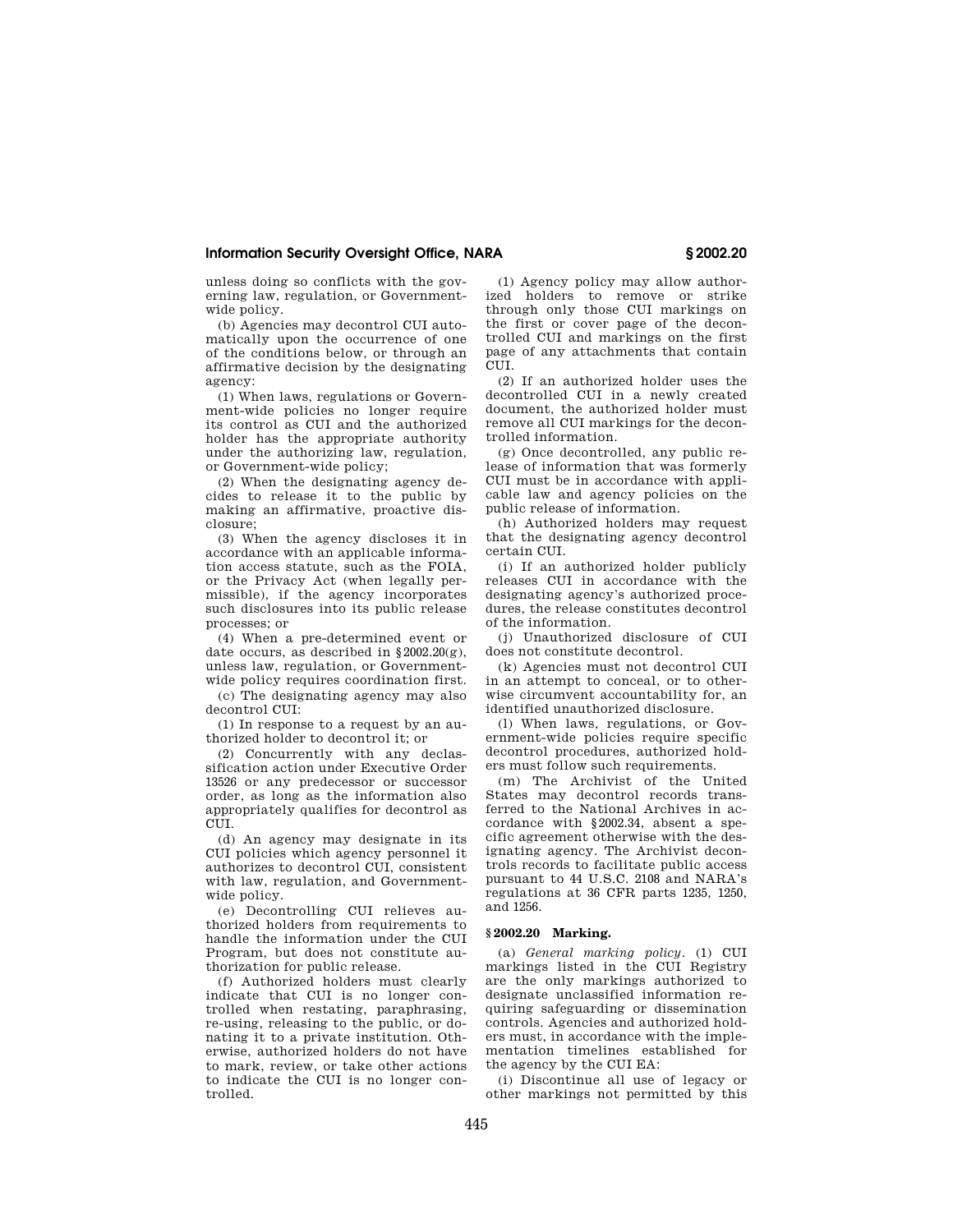part or included in the CUI Registry; and

(ii) Uniformly and conspicuously apply CUI markings to all CUI exclusively in accordance with the part and the CUI Registry, unless this part or the CUI EA otherwise specifically permits. See paragraph (a)(6) of this section and §§2002.38, Waivers of CUI requirements, and 2002.36, Legacy materials, for more information.

(2) Agencies may not modify CUI Program markings or deviate from the method of use prescribed by the CUI EA (in this part and the CUI Registry) in an effort to accommodate existing agency marking practices, except in circumstances approved by the CUI EA. The CUI Program prohibits using markings or practices not included in this part or the CUI Registry. If legacy markings remain on information, the legacy markings are void and no longer indicate that the information is protected or that it is or qualifies as CUI.

(3) An agency receiving an incorrectly marked document should notify either the disseminating entity or the designating agency, and request a properly marked document.

(4) The designating agency determines that the information qualifies for CUI status and applies the appropriate CUI marking when it designates that information as CUI.

(5) If an agency has information within its control that qualifies as CUI but has not been previously marked as CUI for any reason (for example, pursuant to an agency internal marking waiver as referenced in §2002.38 (a)), the agency must mark it as CUI prior to disseminating it.

(6) Agencies must not mark information as CUI to conceal illegality, negligence, ineptitude, or other disreputable circumstances embarrassing to any person, any agency, the Federal Government, or any of their partners, or for any purpose other than to adhere to the law, regulation, or Governmentwide policy authorizing the control.

(7) The lack of a CUI marking on information that qualifies as CUI does not exempt the authorized holder from abiding by applicable handling requirements as described in the Order, this part, and the CUI Registry.

**§ 2002.20 32 CFR Ch. XX (7–1–21 Edition)** 

(8) When it is impractical for an agency to individually mark CUI due to quantity or nature of the information, or when an agency has issued a limited CUI marking waiver, authorized holders must make recipients aware of the information's CUI status using an alternate marking method that is readily apparent (for example, through user access agreements, a computer system digital splash screen (*e.g.,* alerts that flash up when accessing the system), or signs in storage areas or on containers).

(b) *The CUI banner marking.* Designators of CUI must mark all CUI with a CUI banner marking, which may include up to three elements:

(1) *The CUI control marking (mandatory).* (i) The CUI control marking may consist of either the word ''CON-TROLLED'' or the acronym ''CUI,'' at the designator's discretion. Agencies may specify in their CUI policy that employees must use one or the other.

(ii) The CUI Registry contains additional, specific guidance and instructions for using the CUI control marking.

(iii) Authorized holders who designate CUI may not use alternative markings to identify or mark items as CUI.

(2) *CUI category or subcategory markings (mandatory for CUI Specified).* (i) The CUI Registry lists the category and subcategory markings, which align with the CUI's governing category or subcategory.

(ii) Although the CUI Program does not require agencies to use category or subcategory markings on CUI Basic, an agency's CUI SAO may establish agency policy that mandates use of CUI category or subcategory markings on CUI Basic.

(iii) However, authorized holders must include in the CUI banner marking all CUI Specified category or subcategory markings that pertain to the information in the document. If law, regulation, or Government-wide policy requires specific marking, disseminating, informing, distribution limitation, or warning statements, agencies must use those indicators as those authorities require or permit. However,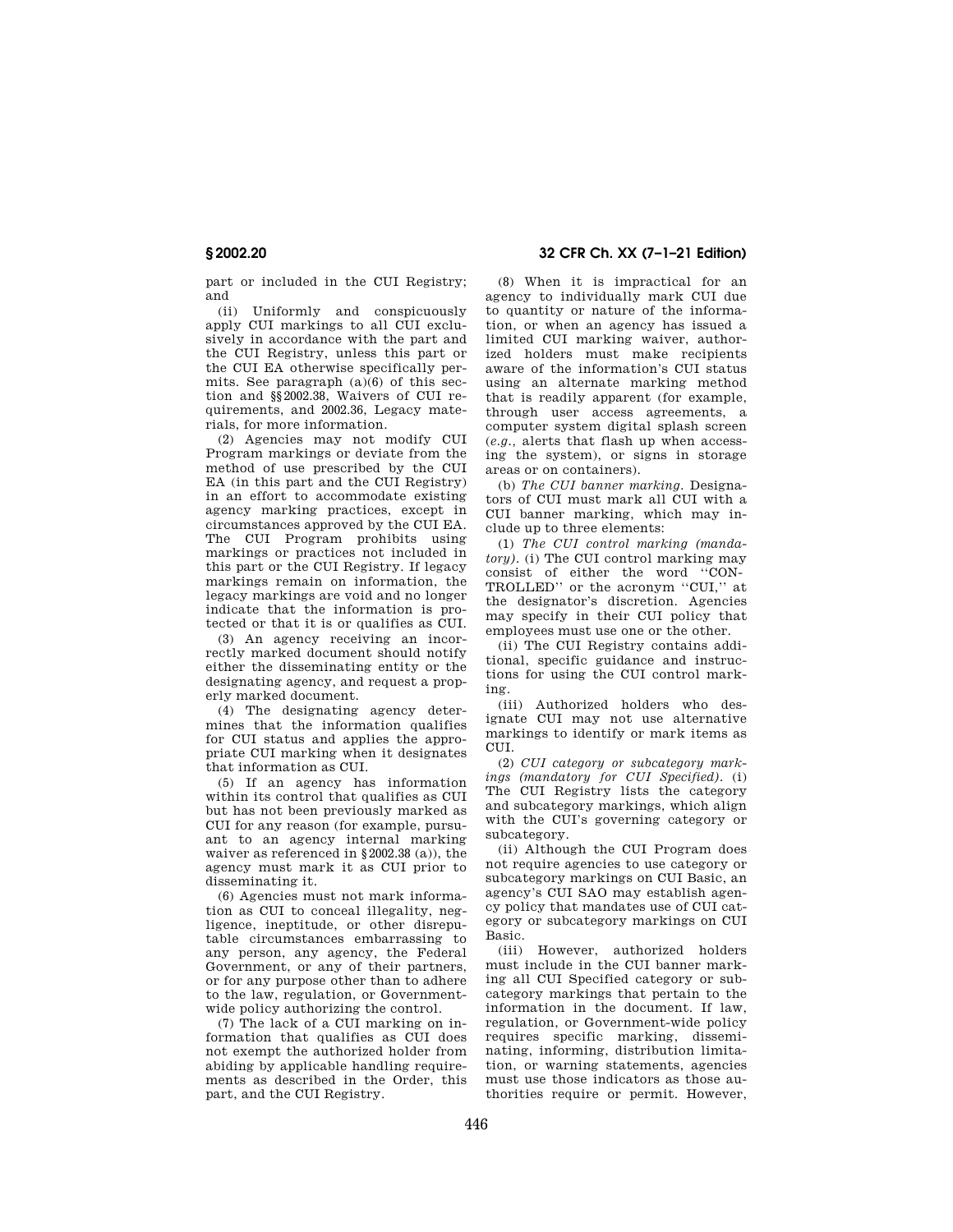agencies must not include these additional indicators in the CUI banner marking or CUI portion markings.

(iv) The CUI Registry contains additional, specific guidance and instructions for using CUI category and subcategory markings.

(3) *Limited dissemination control markings.* (i) CUI limited dissemination control markings align with limited dissemination controls established by the CUI EA under §2002.16(b)(4).

(ii) Agency policy should include specific criteria establishing which authorized holders may apply limited dissemination controls and their corresponding markings, and when. Such agency policy must align with the requirements in §2002.16(b)(4).

(iii) The CUI Registry contains additional, specific guidance and instructions for using limited dissemination control markings.

(c) *Using the CUI banner marking.* (1) The content of the CUI banner marking must apply to the whole document (*i.e.,*  inclusive of all CUI within the document) and must be the same on each page of the document that includes CUI.

(2) The CUI Registry contains additional, specific guidelines and instructions for using the CUI banner marking.

(d) *CUI designation indicator (mandatory).* (1) All documents containing CUI must carry an indicator of who designated the CUI within it. This must include the designator's agency (at a minimum) and may take any form that identifies the designating agency, including letterhead or other standard agency indicators, or adding a ''Controlled by'' line (for example, ''Controlled by: Division 5, Department of Good Works.'').

(2) The designation indicator must be readily apparent to authorized holders and may appear only on the first page or cover. The CUI Registry contains additional, specific guidance and requirements for using CUI designation indicators.

(e) *CUI decontrolling indicators.* (1) Where feasible, designating agencies must include a specific decontrolling date or event with all CUI. Agencies may do so in any manner that makes the decontrolling schedule readily apparent to an authorized holder.

(2) Authorized holders may consider specific items of CUI as decontrolled as of the date indicated, requiring no further review by, or communication with, the designator.

(3) If using a specific event after which the CUI is considered decontrolled:

(i) The event must be foreseeable and verifiable by any authorized holder (*e.g.,* not based on or requiring special access or knowledge); and

(ii) The designator should include point of contact and preferred method of contact information in the decontrol indicator when using this method, to allow authorized holders to verify that a specified event has occurred.

(4) The CUI Registry contains additional, specific guidance and instructions for using limited dissemination control markings.

(f) *Portion marking CUI.* (1) Agencies are permitted and encouraged to portion mark all CUI, to facilitate information sharing and proper handling.

(2) Authorized holders who designate CUI may mark CUI only with portion markings approved by the CUI EA and listed in the CUI Registry.

(3) CUI portion markings consist of the following elements:

(i) The CUI control marking, which must be the acronym ''CUI'';

(ii) CUI category/subcategory portion markings (if required or permitted); and

(iii) CUI limited dissemination control portion markings (if required).

(4) When using portion markings:

(i) CUI category and subcategory portion markings are optional for CUI Basic. Agencies may manage their use by means of agency policy.

(ii) Authorized holders permitted to designate CUI must portion mark both CUI and uncontrolled unclassified portions.

(5) In cases where portions consist of several segments, such as paragraphs, sub-paragraphs, bullets, and sub-bullets, and the control level is the same throughout, designators of CUI may place a single portion marking at the beginning of the primary paragraph or bullet. However, if the portion includes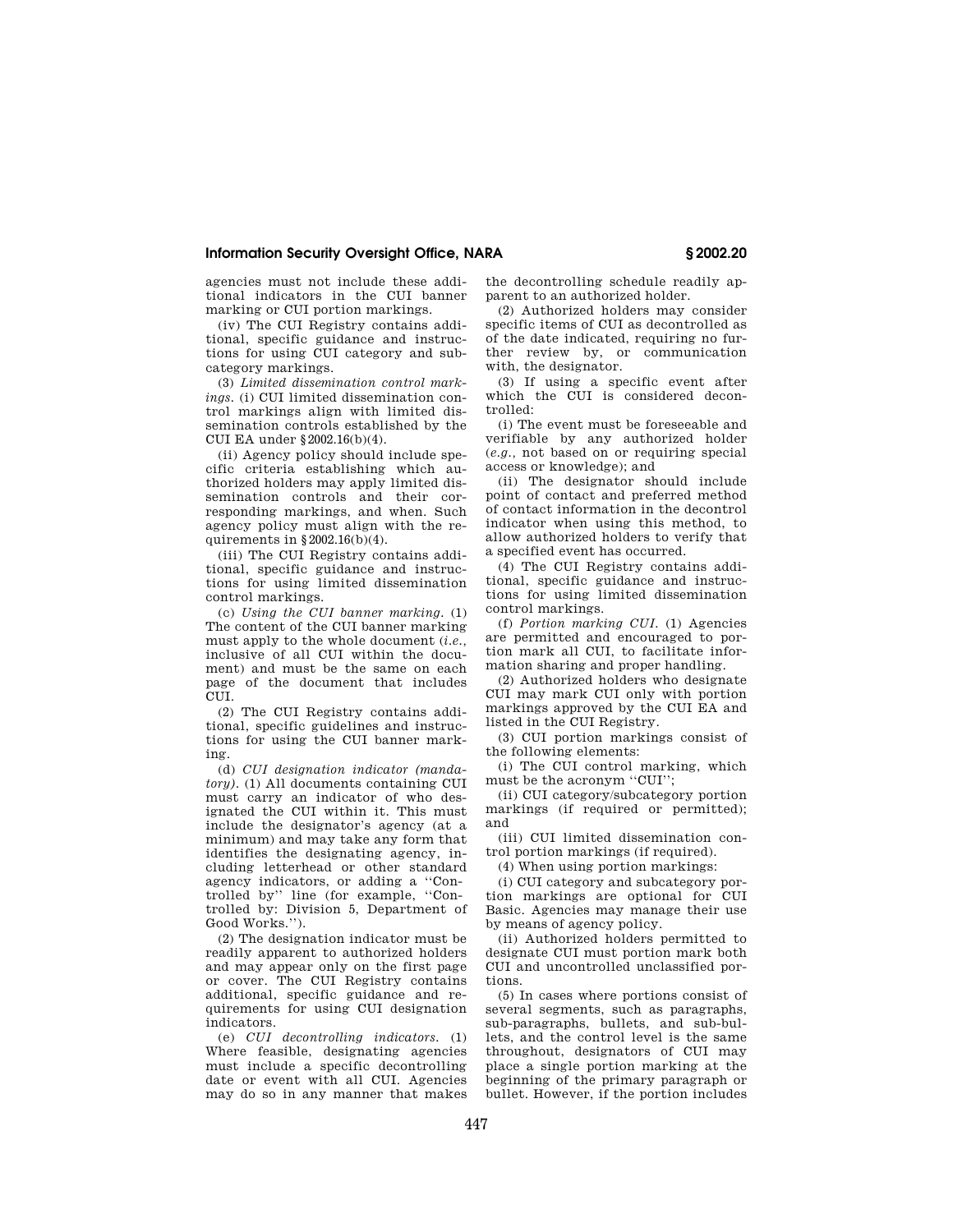different CUI categories or subcategories, or if the portion includes some CUI and some uncontrolled unclassified information, authorized holders should portion mark all segments separately to avoid improper control of any one segment.

(6) Each portion must reflect the control level of only that individual portion. If the information contained in a sub-paragraph or sub-bullet is a different CUI category or subcategory from its parent paragraph or parent bullet, this does not make the parent paragraph or parent bullet controlled at that same level.

(7) The CUI Registry contains additional, specific guidance and instructions for using CUI portion markings and uncontrolled unclassified portion markings.

(g) *Commingling CUI markings with Classified National Security Information (CNSI).* When authorized holders include CUI in documents that also contain CNSI, the decontrolling provisions of the Order and this part apply only to portions marked as CUI. In addition, authorized holders must:

(1) Portion mark all CUI to ensure that authorized holders can distinguish CUI portions from portions containing classified and uncontrolled unclassified information;

(2) Include the CUI control marking, CUI Specified category and subcategory markings, and limited dissemination control markings in an overall banner marking; and

(3) Follow the requirements of the Order and this part, and instructions in the CUI Registry on marking CUI when commingled with CNSI.

(h) *Commingling restricted data (RD) and formerly restricted data (FRD) with CUI.* (1) To the extent possible, avoid commingling RD or FRD with CUI in the same document. When it is not practicable to avoid such commingling, follow the marking requirements in the Order and this part, and instructions in the CUI Registry, as well as the marking requirements in 10 CFR part 1045, Nuclear Classification and Declassification.

(2) Follow the requirements of 10 CFR part 1045 when extracting an RD or FRD portion for use in a new document.

**§ 2002.20 32 CFR Ch. XX (7–1–21 Edition)** 

(3) Follow the requirements of the Order and this part, and instructions in the CUI Registry if extracting a CUI portion for use in a new document.

(4) The lack of declassification instructions for RD or FRD portions does not eliminate the requirement to process commingled documents for declassification in accordance with the Atomic Energy Act, or 10 CFR part 1045.

(i) *Packages and parcels containing CUI.* (1) Address packages that contain CUI for delivery only to a specific recipient.

(2) Do not put CUI markings on the outside of an envelope or package, or otherwise indicate on the outside that the item contains CUI.

(j) *Transmittal document marking requirements.* (1) When a transmittal document accompanies CUI, the transmittal document must include a CUI marking on its face (''CONTROLLED'' or ''CUI''), indicating that CUI is attached or enclosed.

(2) The transmittal document must also include conspicuously on its face the following or similar instructions, as appropriate:

(i) ''When enclosure is removed, this document is Uncontrolled Unclassified Information''; or

(ii) ''When enclosure is removed, this document is (control level); upon removal, this document does not contain  $CIII$ <sup>"</sup>

(k) *Working papers.* Mark working papers containing CUI the same way as the finished product containing CUI would be marked and as required for any CUI contained within them. Handle them in accordance with this part and the CUI Registry.

(l) *Using supplemental administrative markings with CUI.* (1) Agency heads may authorize the use of supplemental administrative markings (e.g. "Pre-<br>decisional." "Deliberative," "Draft") decisional." "Deliberative." for use with CUI.

(2) Agency heads may not authorize the use of supplemental administrative markings to establish safeguarding requirements or disseminating restrictions, or to designate the information as CUI. However, agencies may use these markings to inform recipients of the non-final status of documents under development to avoid confusion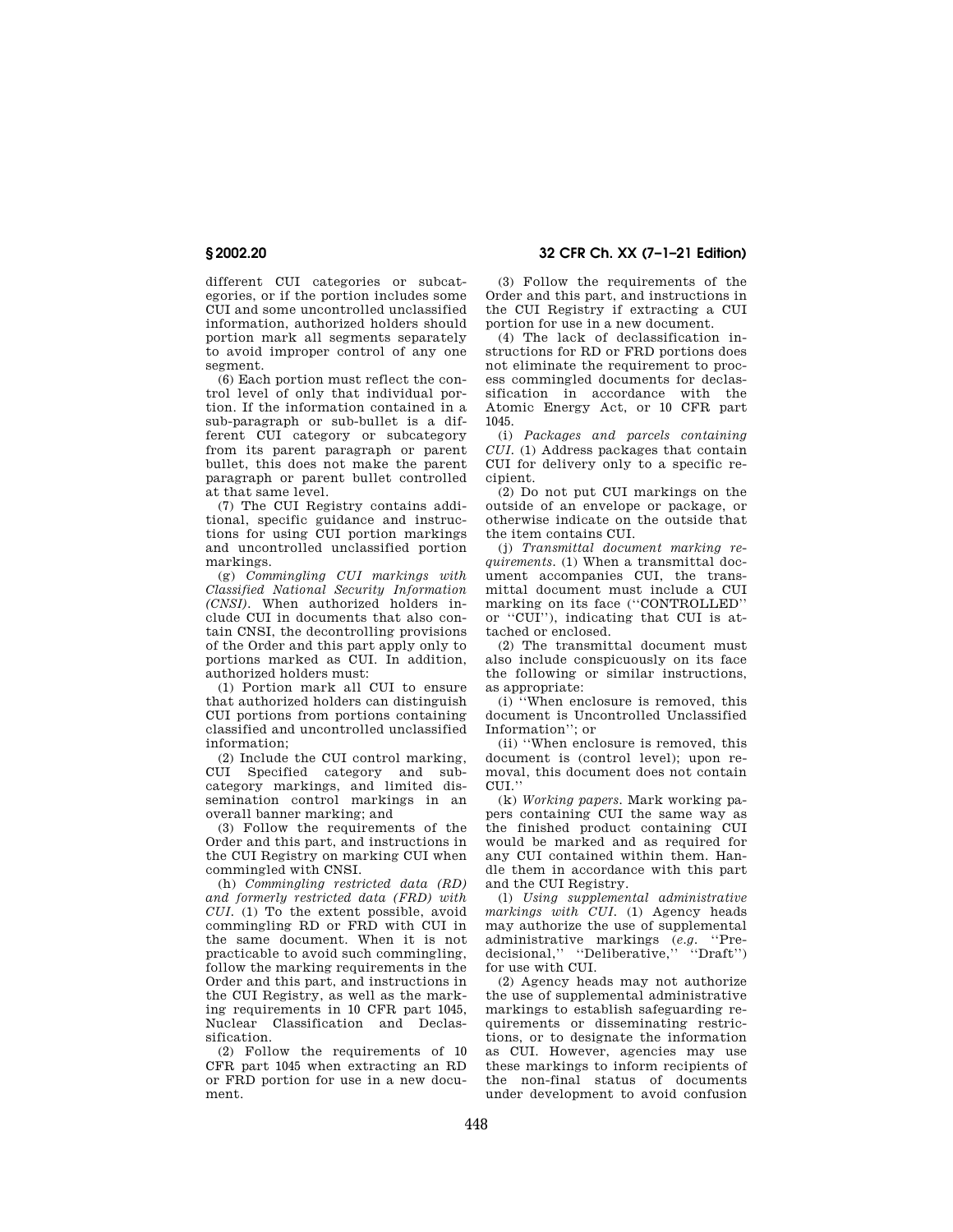and maintain the integrity of an agency's decision-making process.

(3) Agencies must detail requirements for using supplemental administrative markings with CUI in agency policy that is available to anyone who may come into possession of CUI with these markings.

(4) Authorized holders must not incorporate or include supplemental administrative markings in the CUI marking scheme detailed in this part and the CUI Registry.

(5) Supplemental administrative markings must not duplicate any CUI marking described in this part or the CUI Registry.

(m) *Unmarked CUI.* Treat unmarked information that qualifies as CUI as described in the Order, §2002.8(c), and the CUI Registry.

## **§ 2002.22 Limitations on applicability of agency CUI policies.**

(a) Agency CUI policies do not apply to entities outside that agency unless a law, regulation, or Government-wide policy requires or permits the controls contained in the agency policy to do so, and the CUI Registry lists that law, regulation, or Government-wide policy as a CUI authority.

(b) Agencies may not include additional requirements or restrictions on handling CUI other than those permitted in the Order, this part, or the CUI Registry when entering into agreements.

## **§ 2002.24 Agency self-inspection program.**

(a) The agency must establish a selfinspection program pursuant to the requirement in §2002.8(b)(4).

(b) The self-inspection program must include:

(1) At least annual review and assessment of the agency's CUI program. The agency head or CUI SAO should determine any greater frequency based on program needs and the degree to which the agency engages in designating CUI;

(2) Self-inspection methods, reviews, and assessments that serve to evaluate program effectiveness, measure the level of compliance, and monitor the progress of CUI implementation;

(3) Formats for documenting self-inspections and recording findings when not prescribed by the CUI EA;

(4) Procedures by which to integrate lessons learned and best practices arising from reviews and assessments into operational policies, procedures, and training;

(5) A process for resolving deficiencies and taking corrective actions; and

(6) Analysis and conclusions from the self-inspection program, documented on an annual basis and as requested by the CUI EA.

# **Subpart C—CUI Program Management**

## **§ 2002.30 Education and training.**

(a) The CUI SAO must establish and implement an agency training policy. At a minimum, the training policy must address the means, methods, and frequency of agency CUI training.

(b) Agency training policy must ensure that personnel who have access to CUI receive training on designating CUI, relevant CUI categories and subcategories, the CUI Registry, associated markings, and applicable safeguarding, disseminating, and decontrolling policies and procedures.

(c) Agencies must train employees on these matters when the employees first begin working for the agency and at least once every two years thereafter.

(d) The CUI EA reviews agency training materials to ensure consistency and compliance with the Order, this part, and the CUI Registry.

#### **§ 2002.32 CUI cover sheets.**

(a) Agencies may use cover sheets for CUI. If an agency chooses to use cover sheets, it must use CUI EA-approved cover sheets, which agencies can find on the CUI Registry.

(b) Agencies may use cover sheets to identify CUI, alert observers that CUI is present from a distance, and serve as a shield to protect the attached CUI from inadvertent disclosure.

#### **§ 2002.34 Transferring records.**

(a) When feasible, agencies must decontrol records containing CUI prior to transferring them to NARA.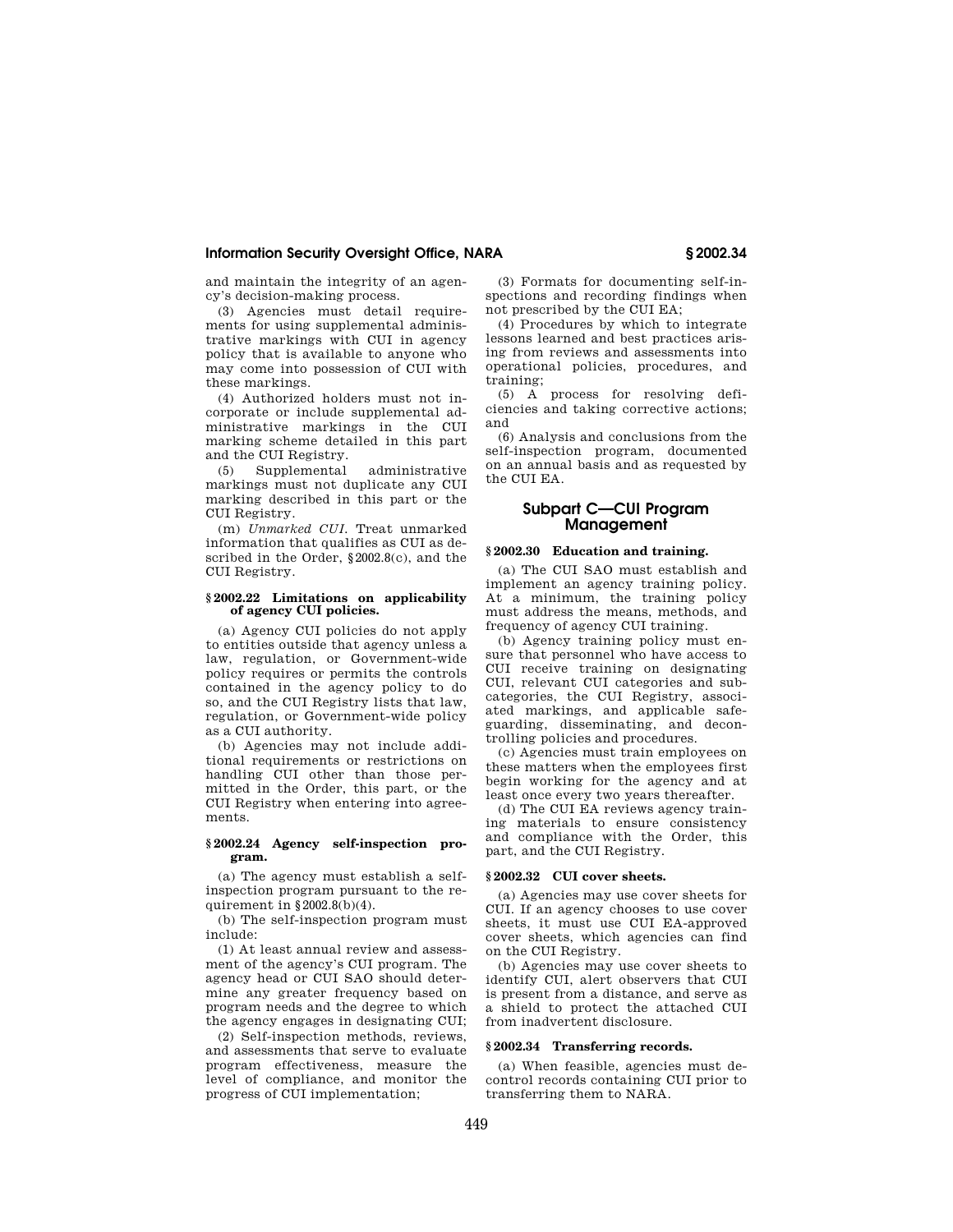(b) When an agency cannot decontrol records before transferring them to NARA, the agency must:

(1) Indicate on a Transfer Request (TR) in NARA's Electronic Records Archives (ERA) or on an SF 258 paper transfer form, that the records should continue to be controlled as CUI (subject to NARA's regulations on transfer, public availability, and access; see 36 CFR parts 1235, 1250, and 1256); and

(2) For hard copy transfer, do not place a CUI marking on the outside of the container.

(c) If the agency does not indicate the status as CUI on the TR or SF 258, NARA may assume the agency decontrolled the information prior to transfer, regardless of any CUI markings on the actual records.

# **§ 2002.36 Legacy materials.**

(a) Agencies must review documents created prior to November 14, 2016 and re-mark any that contain information that qualifies as CUI in accordance with the Order, this part, and the CUI Registry. When agencies do not individually re-mark legacy material that qualifies as CUI, agencies must use an alternate permitted marking method  $($ see §2002.20 $(a)(8)$ ).

(b) When the CUI SAO deems remarking legacy documents to be excessively burdensome, the CUI SAO may grant a legacy material marking waiver under §2002.38(b).

(c) When the agency re-uses any information from legacy documents that qualifies as CUI, whether the documents have obsolete control markings or not, the agency must designate the newly-created document (or other reuse) as CUI and mark it accordingly.

## **§ 2002.38 Waivers of CUI requirements.**

(a) *Limited CUI marking waivers within the agency.* When an agency designates information as CUI but determines that marking it as CUI is excessively burdensome, an agency's CUI SAO may approve waivers of all or some of the CUI marking requirements while that CUI remains within agency control.

(b) *Limited legacy material marking waivers within the agency.* (1) In situations in which the agency has a substantial amount of stored information with legacy markings, and removing

**§ 2002.36 32 CFR Ch. XX (7–1–21 Edition)** 

legacy markings and designating or remarking it as CUI would be excessively burdensome, the agency's CUI SAO may approve a waiver of these requirements for some or all of that information while it remains under agency control.

(2) When an authorized holder re-uses any legacy information or information derived from legacy documents that qualifies as CUI, they must remove or redact legacy markings and designate or re-mark the information as CUI, even if the information is under a legacy material marking waiver prior to re-use.

(c) *Exigent circumstances waivers.* (1) In exigent circumstances, the agency head or the CUI SAO may waive the provisions and requirements established in this part or the CUI Registry for any CUI while it is within the agency's possession or control, unless specifically prohibited by applicable laws, regulations, or Government-wide policies.

(2) Exigent circumstances waivers may apply when an agency shares the information with other agencies or non-Federal entities. In such cases, the authorized holders must make recipients aware of the CUI status of any disseminated information.

(d) *For all waivers.* (1) The CUI SAO must still ensure that the agency appropriately safeguards and disseminates the CUI. See §2002.20(a)(7);

(2) The CUI SAO must detail in each waiver the alternate protection methods the agency will employ to ensure protection of CUI subject to the waiver;

(3) All marking waivers apply to CUI subject to the waiver only while that agency continues to possess that CUI. No marking waiver may accompany CUI when an authorized holder disseminates it outside that agency;

(4) Authorized holders must uniformly and conspicuously apply CUI markings to all CUI prior to disseminating it outside the agency unless otherwise specifically permitted by the  $C$ UI EA $\cdot$ and

(5) When the circumstances requiring the waiver end, the CUI SAO must reinstitute the requirements for all CUI subject to the waiver without delay.

(e) The CUI SAO must: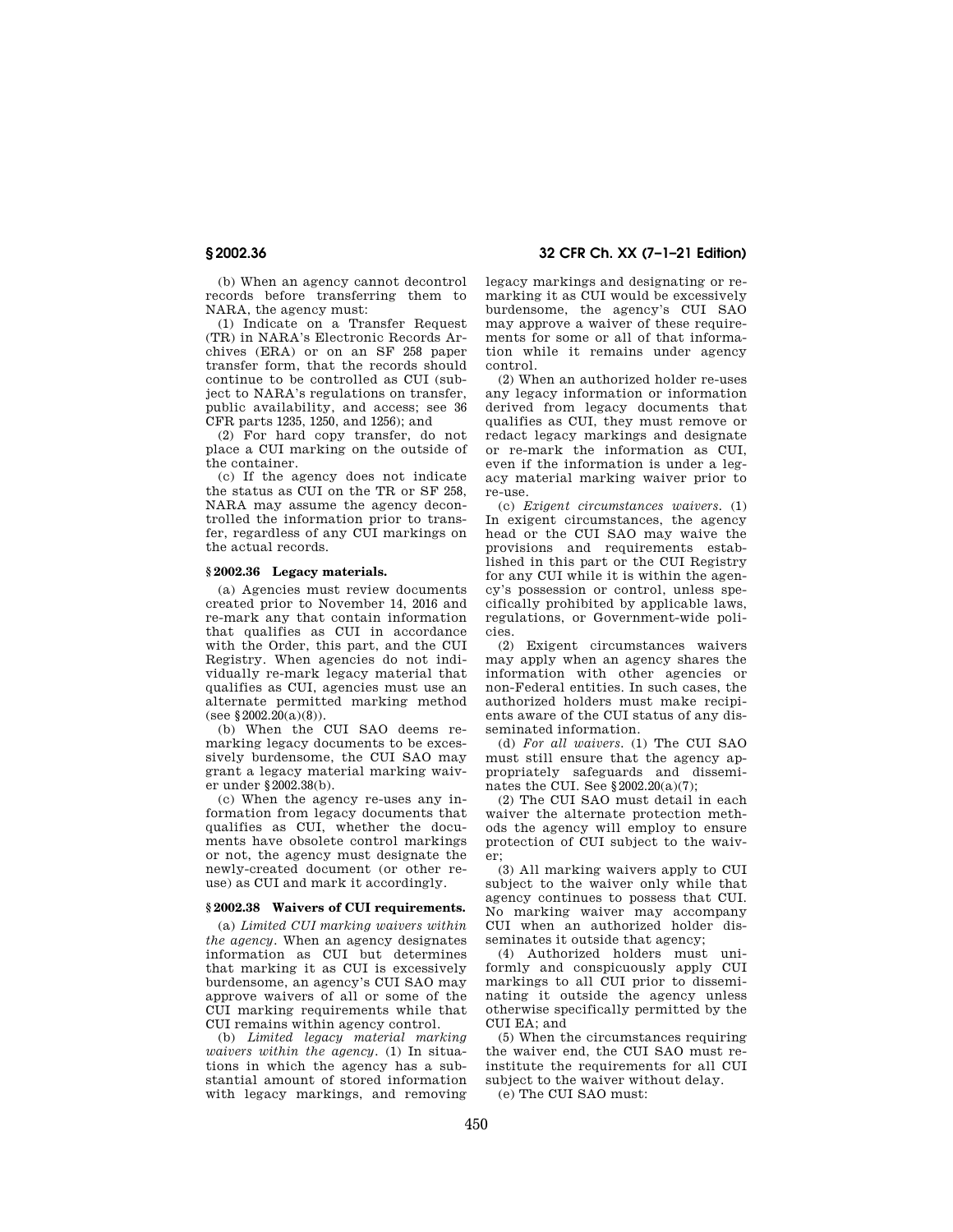(1) Retain a record of each waiver;

(2) Include a description of all current waivers and waivers issued during the preceding year in the annual report to the CUI EA, along with the rationale for each waiver and the alternate steps the agency takes to ensure sufficient protection of CUI; and

(3) Notify authorized recipients and the public of these waivers.

## **§ 2002.44 CUI and disclosure statutes.**

(a) *General policy.* The fact that an agency designates certain information as CUI does not affect an agency's or employee's determinations pursuant to any law that requires the agency or the employee to disclose that information or permits them to do so as a matter of discretion. The agency or employee must make such determinations according to the criteria set out in the governing law, not on the basis of the information's status as CUI.

(b) *CUI and the Freedom of Information Act (FOIA).* Agencies must not cite the FOIA as a CUI safeguarding or disseminating control authority for CUI. When an agency is determining whether to disclose information in response to a FOIA request, the agency must base its decision on the content of the information and applicability of any FOIA statutory exemptions, regardless of whether an agency designates or marks the information as CUI. There may be circumstances in which an agency may disclose CUI to an individual or entity, including through a FOIA response, but such disclosure does not always constitute public release as defined in this part. Although disclosed via a FOIA response, the agency may still need to control the CUI while the agency continues to hold the information, despite the disclosure, unless the agency otherwise decontrols it (or the agency includes in its policies that FOIA disclosure always results in public release and the CUI does not otherwise have another legal requirement for its continued control).

(c) *CUI and the Whistleblower Protection Act.* This part does not change or affect existing legal protections for whistleblowers. The fact that an agency designates or marks certain information as CUI does not determine whether an individual may lawfully

disclose that information under a law or other authority, and does not preempt or otherwise affect whistleblower legal protections provided by law, regulation, or executive order or directive.

## **§ 2002.46 CUI and the Privacy Act.**

The fact that records are subject to the Privacy Act of 1974 does not mean that agencies must mark them as CUI. Consult agency policies or guidance to determine which records may be subject to the Privacy Act; consult the CUI Registry to determine which privacy information must be marked as CUI. Information contained in Privacy Act systems of records may also be subject to controls under other CUI categories or subcategories and the agency may need to mark that information as CUI for that reason. In addition, when determining whether the agency must protect certain information under the Privacy Act, or whether the Privacy Act allows the agency to release the information to an individual, the agency must base its decision on the content of the information and the Privacy Act's criteria, regardless of whether an agency designates or marks the information as CUI.

### **§ 2002.48 CUI and the Administrative Procedure Act (APA).**

Nothing in the regulations in this part alters the Administrative Procedure Act (APA) or the powers of Federal administrative law judges (ALJs) appointed thereunder, including the power to determine confidentiality of information in proceedings over which they preside. Nor do the regulations in this part impose requirements concerning the manner in which ALJs designate, disseminate, control access to, decontrol, or mark such information, or make such determinations.

#### **§ 2002.50 Challenges to designation of information as CUI.**

(a) Authorized holders of CUI who, in good faith, believe that its designation as CUI is improper or incorrect, or who believe they have received unmarked CUI, should notify the disseminating agency of this belief. When the disseminating agency is not the designating agency, the disseminating agency must notify the designating agency.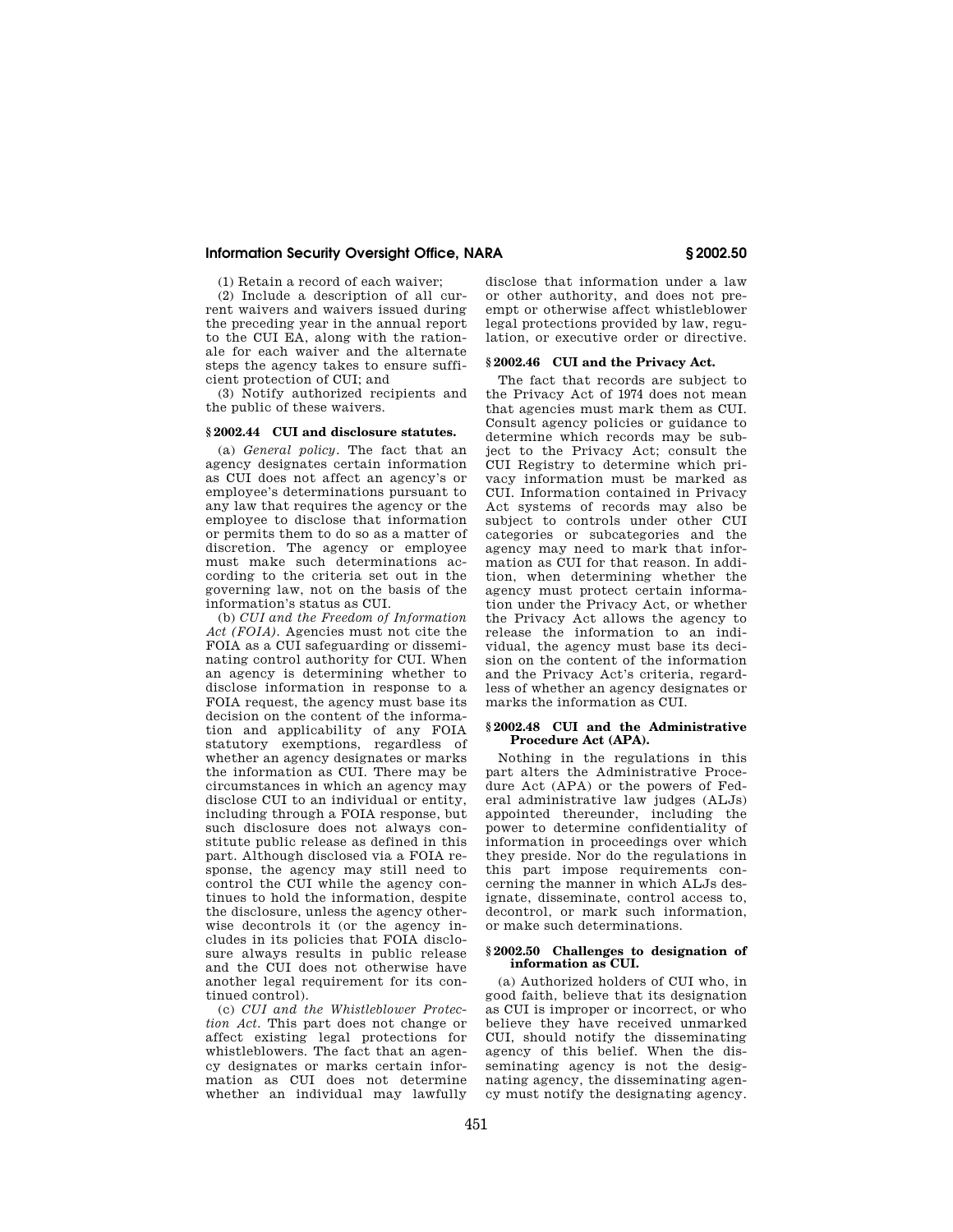**§ 2002.52 32 CFR Ch. XX (7–1–21 Edition)** 

(b) If the information at issue is involved in Government litigation, or the challenge to its designation or marking as CUI arises as part of the litigation, the issue of whether the challenger may access the information will be addressed via the litigation process instead of by the agency CUI program. Challengers should nonetheless notify the agency of the issue through the agency process described below, and include its litigation connection.

(c) CUI SAOs must create a process within their agency to accept and manage challenges to CUI status. At a minimum, this process must include a timely response to the challenger that:

(1) Acknowledges receipt of the challenge;

(2) States an expected timetable for response to the challenger;

(3) Provides an opportunity for the challenger to define a rationale for belief that the CUI in question is inappropriately designated;

(4) Gives contact information for the official making the agency's decision in this matter; and

(5) Ensures that challengers who are authorized holders have the option of bringing such challenges anonymously, and that challengers are not subject to retribution for bringing such challenges.

(d) Until the challenge is resolved, authorized holders should continue to safeguard and disseminate the challenged CUI at the control level indicated in the markings.

(e) If a challenging party disagrees with the response to a challenge, that party may use the Dispute Resolution procedures described in §2002.52.

### **§ 2002.52 Dispute resolution for agencies.**

(a) When laws, regulations, or Government-wide policies governing the CUI involved in a dispute set out specific procedures, processes, and requirements for resolving disputes, agencies must follow those processes for that CUI. This includes submitting the dispute to someone other than the CUI EA for resolution if the authority so requires. If the CUI at issue is involved in litigation, the agency should refer the issue to the appropriate attorneys for resolution through the litigation process.

(b) When laws, regulations, and Government-wide policies governing the CUI do not set out specific procedures, processes, or requirements for CUI dispute resolution (or the information is not involved in litigation), this part governs.

(c) All parties to a dispute arising from implementing or interpreting the Order, this part, or the CUI Registry should make every effort to resolve the dispute expeditiously. Parties should address disputes within a reasonable, mutually acceptable time period, taking into consideration the parties' mission, sharing, and protection requirements.

(d) If parties to a dispute cannot reach a mutually acceptable resolution, either party may refer the matter to the CUI EA.

(e) The CUI EA acts as the impartial arbiter of the dispute and has the authority to render a decision on the dispute after consulting with all affected parties. If a party to the dispute is also a member of the Intelligence Community, the CUI EA must consult with the Office of the Director of National Intelligence when the CUI EA receives the dispute for resolution.

(f) Until the dispute is resolved, authorized holders should continue to safeguard and disseminate any disputed CUI at the control level indicated in the markings, or as directed by the CUI EA if the information is unmarked.

(g) Parties may appeal the CUI EA's decision through the Director of OMB to the President for resolution, pursuant to section 4(e) of the Order. If one of the parties to the dispute is the CUI EA and the parties cannot resolve the dispute under paragraph (c) of this section, the parties may likewise refer the matter to OMB for resolution.

#### **§ 2002.54 Misuse of CUI.**

(a) The CUI SAO must establish agency processes and criteria for reporting and investigating misuse of CUIL.

(b) The CUI EA reports findings on any incident involving misuse of CUI to the offending agency's CUI SAO or